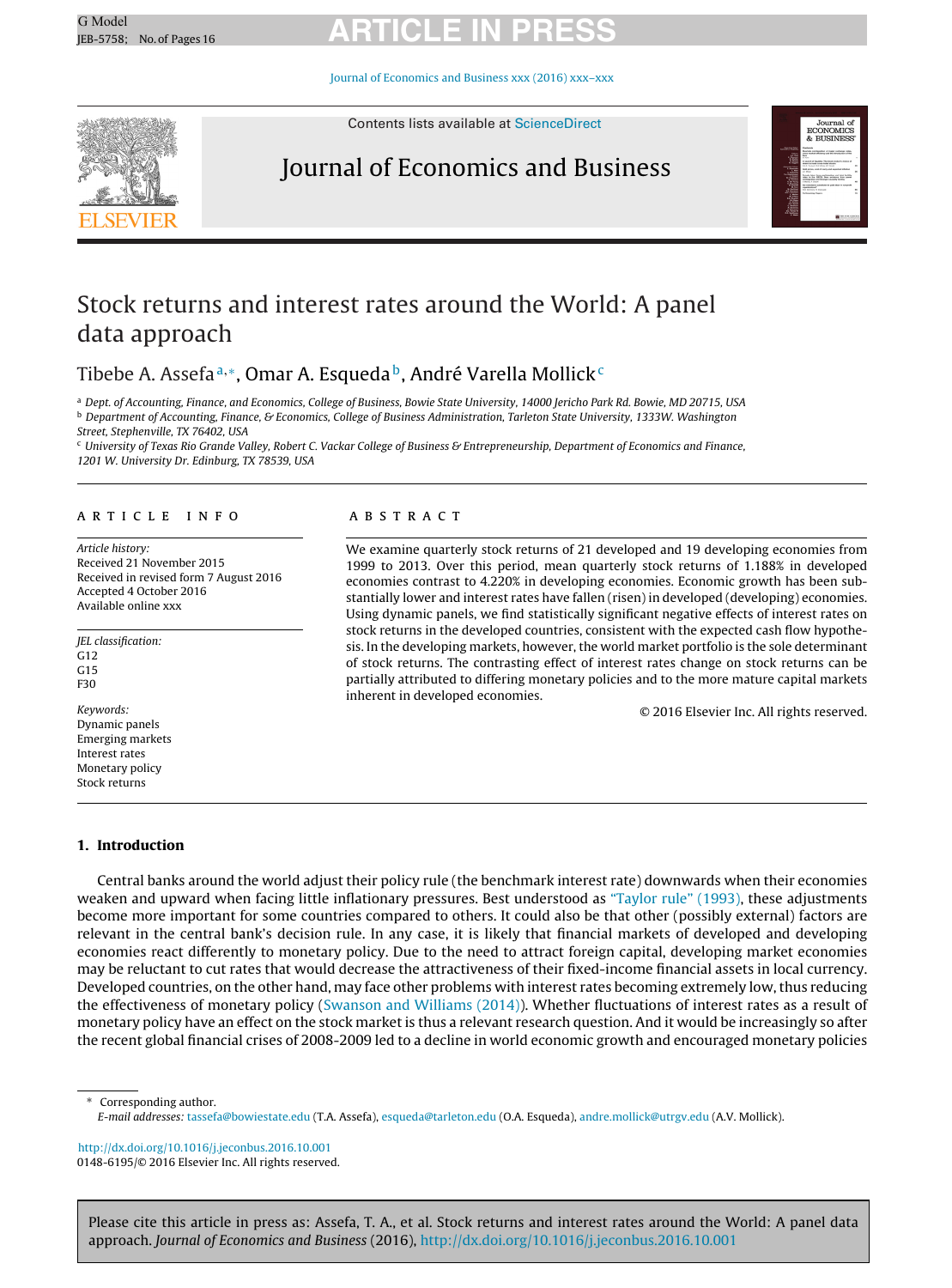### 2 T.A. Assefa et al. / Journal of Economics and Business xxx (2016) xxx–xxx

attempting to restore economic stability. In this paper, we contribute to the literature by providing empirical evidence about the uneven effects of monetary policy in developed and developing countries. Whereas strategic declines in benchmark interest rates in developed countries have contributed to a bull market, interest rates have not influenced stock market returns in developing countries as domestic monetary policy pursues different goals than those in developed countries. To our knowledge, comparable findings have not been documented as no other study has explored a similar research question.

Monetary policy, through interest rates, tends to affect the returns and therefore the prices of financial assets, thereby affecting economic decisions and economic growth. For instance, [Bernanke](#page-14-0) [and](#page-14-0) [Reinhart](#page-14-0) [\(2004\)](#page-14-0) state that current interest rates and the expectations for future low rates can positively influence asset prices as central banks engage in tacit agreements to maintain interest rates low, hence, strengthening the impact on financial assets.<sup>1</sup> However, extant research has uncovered mixed outcomes. Specifically, [Sellin](#page-15-0) [\(2001\)](#page-15-0) surveys the literature on monetary policy and stock prices prior to 2000 and concludes that there has been a positive impact of money supply on stock prices, yet this relationship is small and dependent on inflation rates. [Kurihara](#page-15-0) [\(2006\)](#page-15-0) finds that the decrease in interest rates during the Japanese quantitative easing period did not directly affect the stock market; however, exchange rates influenced stock prices. Moreover, [Kimura](#page-15-0) [and](#page-15-0) [Small](#page-15-0) [\(2006\)](#page-15-0) find that the Japanese quantitative easing (QE) increased the risk premiums for equities and low grade corporate bonds, hence, failing to increase stock prices. Conversely, [Krishnamurthy](#page-15-0) [and](#page-15-0) [Vissing-Jorgensen](#page-15-0) [\(2011\)](#page-15-0) find that the series of post-financial crisis QE events in the U.S. decreased the corporate risk premium, hence lowering the cost of capital. A great part of this outcome was based on investors' expectations of either lower yields or at a minimum the stability of existing low discount rates. Similarly, [Aït-Sahalia,](#page-14-0) [Andritzky,](#page-14-0) [Jobst,](#page-14-0) [Nowak](#page-14-0) [and](#page-14-0) [Tamirisa](#page-14-0) [\(2012\)](#page-14-0) find that QE programs in developed economies (the U.S., the U.K., the Euro area, and Japan) indeed reduced the risk premium in the financial sector as financial institutions show lower risk of failure.

As described above, developed economies have persistently attempted to promote economic activity through a decrease in their domestic benchmark interest rates, particularly during the last decade. The documented shift in the discount rate is expected to be transmitted to the economy through capital markets, and more effectively, through the "wealth effect" of the stock market. Whereas the dynamics between interest rates and wealth creation are expected to have a similar outcome in developed and developing countries, only a limited amount of research analyze monetary policy and stock returns in the developing economies. We therefore contend that, particularly after a period of extraordinary emphasis on monetary policy, it is important to assess the link between stock returns and interest rates in both developing and developed countries, separately, due to their different monetary policies. For instance, Li $(2011)$  mentions that in the developing countries, interest rates rise during economic downturns, due to increases in default risk. This countercyclical characteristic of interest rates (negative correlation with domestic output) contrasts with the behavior of interest rates in developed countries.

Extant literature examines the connection between stock returns and monetary policy, specifically, benchmark yields. [Giovannini](#page-14-0) [and](#page-14-0) [Labadie](#page-14-0) [\(1991\)](#page-14-0) find that the nominal interest rate predicts nominal stock returns extremely well using the sample of U.S. annual data spanning the period 1890–1987. [Klyuev,](#page-15-0) [De](#page-15-0) [Imus](#page-15-0) [and](#page-15-0) [Srinivasan](#page-15-0) [\(2009\)](#page-15-0) state that developed economies engaged in expansionary monetary policy to lower their benchmark interest rates, starting in the second half of 2007, and thereby influenced the prices of financial assets in an effort to boost the economy during the financial meltdown. Whereas some measures have been employed in the past, short-term interest rates already close to zero required some unconventional actions to affect the long-end of the curve, such as initiating quantitative easing programs, which includes the commitment to purchase mortgage backed securities (MBS) and corporate and treasury bonds. The effect of these novel policies affect stock and bond prices through different channels. [Jansen](#page-15-0) [and](#page-15-0) [Tsai](#page-15-0) [\(2010\)](#page-15-0) document an asymmetric impact of monetary policy during bull and bear U.S. markets between 1994 and 2005. [Huang,](#page-15-0) [Mollick](#page-15-0) [and](#page-15-0) [Nguyen](#page-15-0) [\(2016\)](#page-15-0) report stronger linkages between U.S. S&P 500 stock returns and interest rates after January 2009 (when real interest rates became negative) using weekly data for VAR and copula methods to capture the structure of the dependence.

The study of asset pricing is at the core of financial economics and a fundamental finance principle asserts that the asset price equals the discounted future streams of cash flows. Two relevant factors come into play: the uncertainty of the expected cash flows and changes in the discount rate. Fundamental multi-factor models incorporate macroeconomic variables that affect the expected amount of discounted cash flows, which ultimately determines stock prices. For instance, [James,](#page-15-0) [Koreisha](#page-15-0) [and](#page-15-0) [Partch](#page-15-0) [\(1985\)](#page-15-0) investigate the relation among stock returns, real activity, inflation, and money supply changes, finding that stock returns lead to shifts in inflation and nominal interest rates. The relationship between stock returns and macroeconomic factors has also been documented by [Chen,](#page-14-0) [Roll](#page-14-0) [and](#page-14-0) [Ross](#page-14-0) [\(1986\),](#page-14-0) [Burmeister](#page-14-0) [and](#page-14-0) [McElroy](#page-14-0) [\(1988\),](#page-14-0) [Lee](#page-15-0) [\(1992\),](#page-15-0) [Cheng](#page-14-0) [\(1996\),](#page-14-0) [Canova](#page-14-0) [and](#page-14-0) [De](#page-14-0) [Nicoló](#page-14-0) [\(2000\),](#page-14-0) among others.

Equilibrium asset pricing models, such as the capital asset pricing model (CAPM) [\(Lintner,](#page-15-0) [1965;](#page-15-0) [Mossin,](#page-15-0) [1966;](#page-15-0) [Sharpe,](#page-15-0) [1964\),](#page-15-0) and the arbitrage pricing theory (APT) ([Ross](#page-15-0) [1976\)](#page-15-0) are based on expectations of discounted future cash flows. Hence, shifts in the discount rate and the expected streams of cash flows must consequently affect stock prices. Commonly, nonequilibrium models, such as multi-factor models, attempt to capture the variance of relevant pricing factors that could alter investors' expectations. Our empirical models, derived primarily from [Chen](#page-14-0) et [al.](#page-14-0) [\(1986\)](#page-14-0) for the U.S., use explanatory variables such as a benchmark world stock index, real GDP growth, and discount rates, since these factors can influence the

 $1$  The [Wall](#page-15-0) [Street](#page-15-0) [Journal](#page-15-0) reported on November 28, 2012 that the Fed's intention is "to chase investors out of super-safe U.S. Treasury and mortgages and into stock, corporate bonds and other assets riskier than Treasury." Also, on November 17, 2014 E.S. Browning's article in The WSJ on the coming interest rate hikes claims that "The longer the Fed waits, and the slower it goes once it starts raising rates, the happier stock and bond investors will be."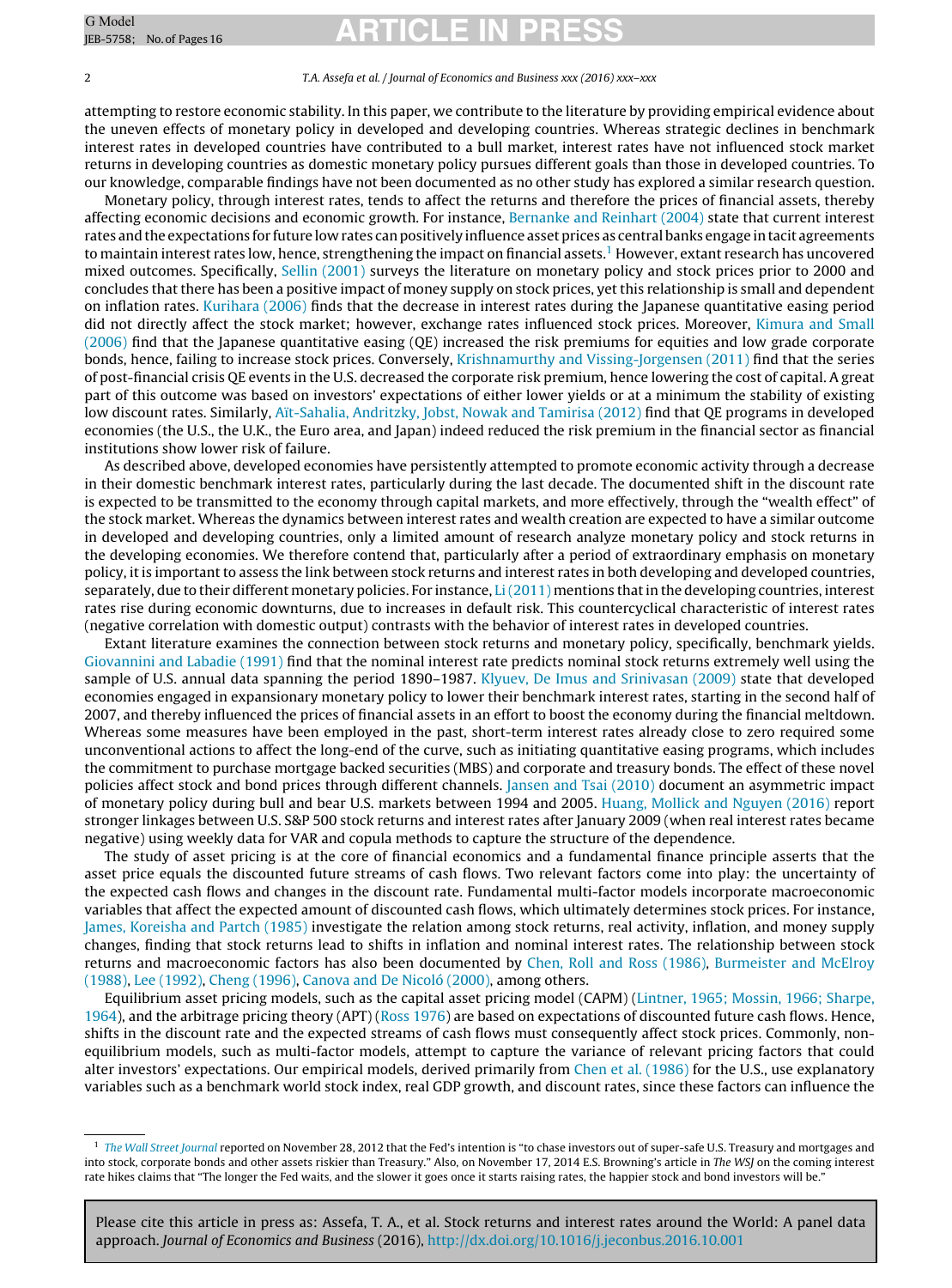# T.A. Assefa et al. / Journal of Economics and Business xxx (2016) xxx–xxx 3

perceived present value of the future stream of cash flows. In our case, however, we focus on two subsamples of countries to estimate how domestic stock returns respond to the influence of the world market portfolio and relevant macro-economic variables, such as nominal interest rate and RGDP.

Subsequent to financial integration for developing economies, we conjecture that the recent increase in stock returns has been primarily the result of expansionary monetary policy affecting the discount rate, and subsequently reflecting an increase in the fundamental value of equity markets. There are, of course, many forces that could affect the expected cash flow of earnings and any empirical model should take some of these into account. We find that decreases in the benchmark interest rate have positive effects on stock returns for developed markets but not for developing countries. In addition, the returns of equity markets for developed countries are positively influenced when their local currency depreciate against a basket of currencies possibly as a result of improving trade balances. This dynamic could be explained by the Mundell-Fleming effect of expansionary monetary policy with flexible exchange rates.<sup>2</sup> Our results remain robust after allowing for reverse causation of stock returns on the real GDP growth and to control for the global recessionary period.<sup>3</sup> Interestingly, we do not find support for the conjecture that investors get rewarded for stock market volatility, consistent with [De](#page-14-0) [Santis](#page-14-0) [and](#page-14-0) [Imrohoroglu](#page-14-0) [\(1997\),](#page-14-0) who find that investors are not rewarded for country specific risk. Additionally, stock markets in developing and developed economies are strongly influenced by the world market index, consistent with previous evidence supporting a trend towards global market integration: [Bekaert](#page-14-0) [and](#page-14-0) [Harvey](#page-14-0) [\(1995,](#page-14-0) [1997\)](#page-14-0) and [De](#page-14-0) [Santis](#page-14-0) [and](#page-14-0) [Gerard](#page-14-0) [\(1997\).](#page-14-0)

Expansionary monetary policy in developed economies has probably helped shape the recent bull market in equities. However, the experience of developing markets has been different as these countries have not engaged in reducing benchmark interest rates with similar intensity as developed economies. In developing markets, we find no significant relationship between stock returns and interest rates. Equity prices increase through a combination of both channels: an increase in the expectations of future streams of cash inflows and a decrease in the discount rate as in [Jensen](#page-15-0) [and](#page-15-0) [Johnson](#page-15-0) [\(1995\).](#page-15-0) We believe that monetary policy in developing countries has not influenced significantly either cash flows expectations or the discount rate.

We attempt to shed light on this research question of relevance for researchers and policy makers. To our knowledge, no prior study tests a comparable hypothesis during this period of relative financial integration, comparing the different policies pursued by developed and developing countries. We fillthis gap in the literature by analyzing quarterly stock market returns and interest rate changes on a comprehensive dataset of 21 developed and 19 developing economies from 1999 to 2013.

This paper is organized in the following order: section two describes the samples, section three provides details on the econometric techniques, section four presents the results, and section five concludes this article.

# **2. The Samples**

## 2.1. Data Description

Our main data source is DataStream Thomson Reuters (DataStream hereafter). We obtained the benchmark equity indices, short-term interest rates, and consumer price indices from DataStream. Our dependent variable (stock returns) equals the discrete quarterly growth rate of the domestic benchmark stock index. [Chen](#page-14-0) et [al.](#page-14-0) [\(1986\)](#page-14-0) argue that the yield and default spread are more likely to affect stock prices rather than the interest rates directly. However, [Abugri](#page-14-0) [\(2008\)](#page-14-0) states that in foreign market research commonly use interest rates rather than spreads given the absence of active secondary markets for bond issues and government paper in some developed and most developing countries. Therefore, due to data availability across our sample of countries, we employ the short-term interest rates as measured by the 3-month benchmark yield. The corresponding equity indices and benchmark interest rates are listed in the [Appendix](#page-11-0) [A](#page-11-0) section ([Tables](#page-12-0) A1 and A2).

Exchange rate fluctuations have an impact on expectations for economic output, for instance, through shifts in trade balances as, ceteris paribus, a strengthening currency makes domestic output more expensive to other countries.We therefore expect exchange rates to have an impact on domestic stock returns. To measure the strength of each country's currency, we employ the Real Effective Exchange Rate (REER) described in [Darvas](#page-14-0) [\(2012\).](#page-14-0) An increase in REER indicates a stronger country's currency against a basket of currencies. An increase in REER indicates a stronger country's currency against a basket of currencies<sup>4</sup>.

Extant literature suggests the globalization period for the developing economies started in the early to mid-1990s: [Levine](#page-15-0) [and](#page-15-0) [Zervos](#page-15-0) [\(1998\),](#page-15-0) [Henry](#page-14-0) [\(2000a,](#page-14-0) [2000b\),](#page-14-0) [Das](#page-14-0) [and](#page-14-0) [Mohapatra](#page-14-0) [\(2003\),](#page-14-0) [Bekaert](#page-14-0) [and](#page-14-0) [Harvey](#page-14-0) [\(2000\)](#page-14-0) and [Bekaert,](#page-14-0) [Harvey](#page-14-0) [and](#page-14-0) [Lundblad](#page-14-0) [\(2005\).](#page-14-0) Similarly, [Edison](#page-14-0) [and](#page-14-0) [Warnock](#page-14-0) [\(2003\)](#page-14-0) indicate that a reasonable cut-off point for the liberalization of most developing economies is 1995. However, since our database includes developed countries as well as developing, the launch of the Euro and the Asian crises in late 1990's may have created disruptions in the sample. Therefore, to circumvent these events, our sample period spans from the period ofJanuary 1999 to December 2013 at quarterly frequency. During this sample period

 $3\,$  We proxy for the global recession dates using the U.S. recession dates as it is the most influential economy and this period coincides with the recessions in most countries in our sample. Following the NBER definition of the U.S. recession lasted from the fourth quarter of 2007 to the second quarter of 2009. 4 See [Darvas](#page-14-0) (2012) for details on the construction of this variable. This dataset is available at: http://www.bruegel.org/datasets/real-effective-exchange-rates-for-178-c

 $^{\rm 2}$  We thank an anonymous referee for pointing out this important theoretical rationale.

Please cite this article in press as: Assefa, T. A., et al. Stock returns and interest rates around the World: A panel data approach. Journal of Economics and Business (2016), [http://dx.doi.org/10.1016/j.jeconbus.2016.10.001](dx.doi.org/10.1016/j.jeconbus.2016.10.001)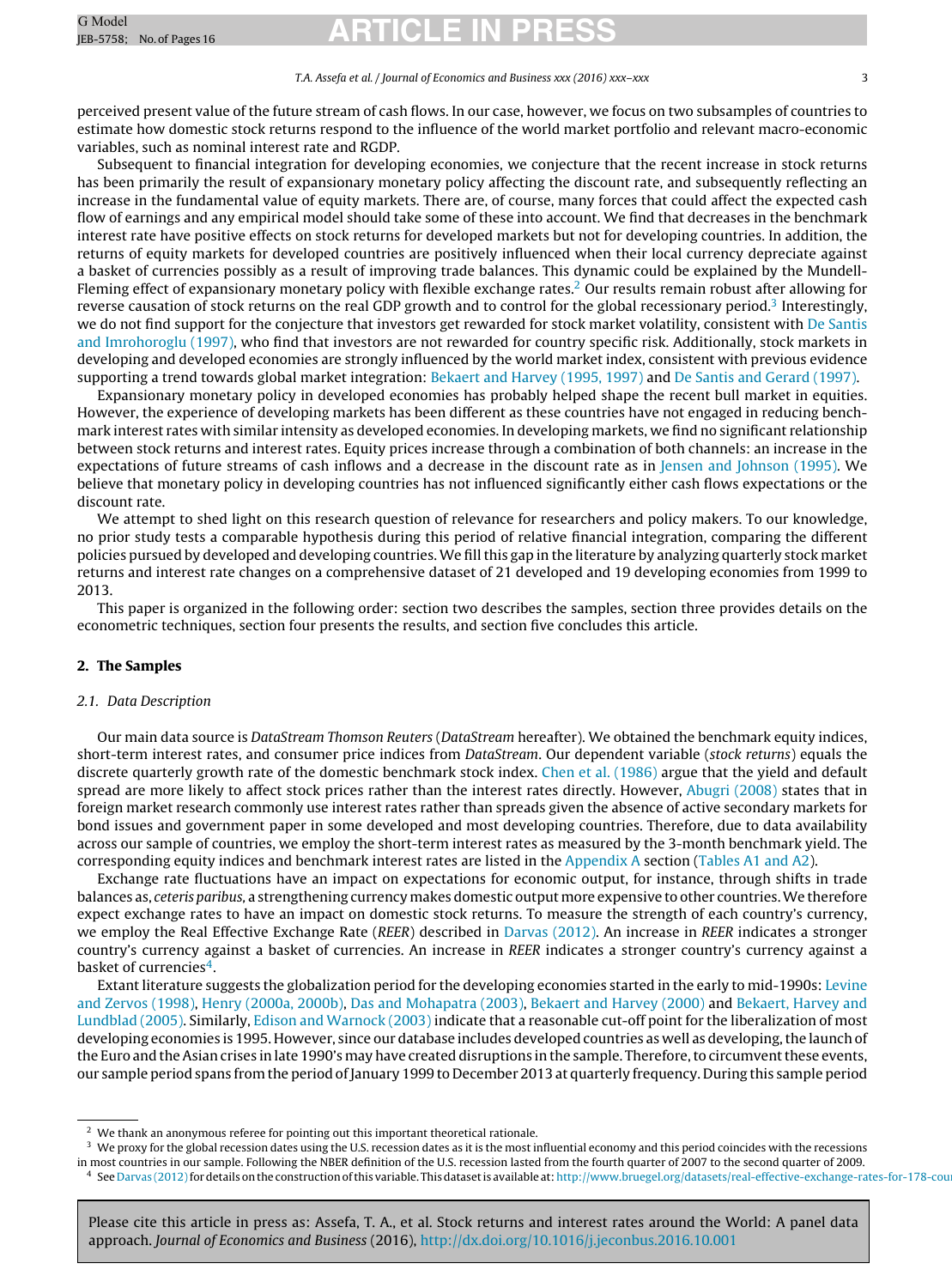### 4 T.A. Assefa et al. / Journal of Economics and Business xxx (2016) xxx–xxx

most economies have experienced economic slowdowns and long recessions. We acknowledge the documented effect of the U.S. recessionary period on stock returns and include a dummy variable to capture the potential structural break in our tests. The dummy variable "crises" equals one during the last quarter of 2007 and until the second quarter of 2009, and zero otherwise. In our sample selection process we recognize that former socialist economies can have abnormal growth due to the switch in regime; therefore, they are excluded from the sample. Arabic stock exchanges are excluded due to their extreme dependence on oil prices and their lack of exposure to certain types of stocks due to religious guidelines, such as Sharia-compliant style investing. In addition, we require that the domestic stock exchange index (benchmark index) is available in DataStream. When the representative benchmark index is unavailable for the sample period in the benchmark section, we use the corresponding total stock market index commonly available in Datastream.

With these sample selection procedures, we are able to find stock market indices for 44 economies. However, an analysis of the data distribution at the country level indicates that Iceland has extreme values relative to the average values in the panel of developed countries and is therefore excluded from the sample. In addition, Datastream does not have available data on our variable ofinterest, short-term interest rates,for Bangladesh and Ghana. Pakistan is also excluded due to the absence of quarterly GDP data during our sample period. Our final sample includes 19 developing and 21 developed countries according to the classification provided by [Lane](#page-15-0) [and](#page-15-0) [Milesi-Ferretti](#page-15-0) [\(2007\).](#page-15-0) Yet, we further reclassify Singapore as developed country based on the criteria suggested by FTSE Global Equity Index, [Russell](#page-15-0) [Investments,](#page-15-0) and [Dow](#page-14-0) [Jones](#page-14-0) [Indexes.](#page-14-0) Similarly, we categorize Greece as a developing economy following the classification from the Russell Index and the [FTSE](#page-14-0) [Global](#page-14-0) [Equity](#page-14-0) [Index.](#page-14-0) <sup>5</sup> The final sample of developed countries includes: Australia, Austria, Belgium, Canada, Denmark, Finland, France, Germany, Ireland, Italy, Japan, New Zealand, Netherlands, Norway, Portugal, Singapore, Spain, Sweden, Switzerland, United Kingdom, and the United States. The final sample of developing countries includes: Argentina, Brazil, Chile, China, Colombia, Ecuador, Greece, India, Indonesia, South Korea, Malaysia, Mexico, Peru, Philippines, South Africa, Sri Lanka, Thailand, Turkey, and Venezuela.

Whereas macroeconomic variables, such as interest rates, exchange rates, and GDP, capture some variance of stock returns, other relevant variables such as market microstructure can play a vital role. Since the microstructure features of domestic equity markets may not be fully captured by the set of macroeconomic variables selected, we also employ the volatility of stock returns as a control variable. While data on specific volatility measures of equity markets are readily available for developed equity markets, stock option volatility indexes are not commonly available in other stock markets. [Mollick](#page-15-0) [and](#page-15-0) [Assefa](#page-15-0) [\(2013\),](#page-15-0) for example, document under daily data from 1999 using GARCH models that stock returns in the U.S. respond negatively to increases in the VIX "fear gauge" index. In order to adopt a common approach to this issue, we estimate the volatility of monthly stock returns calculating the 24-month time-varying standard deviation (Sigma) similar to [Petkova](#page-15-0) [and](#page-15-0) [Zhang](#page-15-0) [\(2005\).](#page-15-0) We use the single index model relative to the world market portfolio to quantify stock market risk. Following [De](#page-14-0) [Santis](#page-14-0) [and](#page-14-0) [Gerard](#page-14-0) [\(1997\),](#page-14-0) [Chari](#page-14-0) [and](#page-14-0) [Henry](#page-14-0) [\(2002\),](#page-14-0) and [Abugri](#page-14-0) [\(2008\),](#page-14-0) we proxy for the world market portfolio using the world index provided by Morgan Stanley Capital International (MSCI).<sup>6</sup>

Differences related to economic growth rates, regulation and institutional frameworks, as well as structural differences in bond and equity markets provide compelling reasons to split the sample into developed and developing economies. In addition, the degree of financial integration [\(Bruner,](#page-14-0) [Li,](#page-14-0) [Kritzman,](#page-14-0) [Myrgre,](#page-14-0) [&](#page-14-0) [Page,](#page-14-0) [2008;](#page-14-0) [Harvey,](#page-14-0) [1995;](#page-14-0) [Hunter,](#page-14-0) [2006\),](#page-14-0) interest rates dynamics ([Li,](#page-15-0) [2011\),](#page-15-0) and equity risk ([Esqueda,](#page-14-0) [Assefa,](#page-14-0) [&](#page-14-0) [Mollick,](#page-14-0) [2012;](#page-14-0) [Harvey,](#page-14-0) [1995\)](#page-14-0) deem this segmentation necessary.

### 2.2. Stock Market Characteristics

[Table](#page-4-0) 1 presents descriptive statistics for developed and developing countries in panels A and B, respectively. Panel A shows that, in developed countries, quarterly stock returns are 1.188% on average, with a minimum of negative 36.82 percent for Germany during the third quarter of 2002 and a maximum of 88.8 percent for Finland in the fourth quarter of 1999. The mean of stock returns for this panel is very close to the MSCI world index return (last row of the table), which has an average quarterly return of 1.00% over the study period with minimum of −22.2% in the fourth quarter of 2008 and a maximum of 19.7% for the second quarter of 2009. Also, the average interest rate is 2.67% for the group of developed countries. The minimum interest rate is 0% for Switzerland during the third quarter of 2011, until the last quarter of 2013. The maximum interest rate is for New Zealand with an 8.91 percent for the first quarter of 2008. The average REER is 97.9 for the developed countries with a minimum of 68.3 for New Zealand during the third quarter of the year 2000 and a maximum of 157.5 for the fourth quarter of 1999 for the Japanese Yen.

Since we commonly refer to stock returns rather than equity prices, we similarly measure the growth of the remaining series over the corresponding period. The average quarterly growth in the benchmark interest rate is −0.108%. The lowest rate of growth for interest rates is -87.78% for the U.S. during the fourth quarter of 2008. On the contrary, the highest growth rate for this variable is of 500 percent for Switzerland for the first quarter of the year 2000. On the REER, its average rate of

<sup>&</sup>lt;sup>5</sup> FTSE Global Equity Index is reclassifying Greece as a developing economy starting on September 2015. We credit an anonymous referee for these suggestions.

<sup>6</sup> A value weighted world index, in USD, gross, and assumes dividend payout reinvestment. This index is available at: [http://www.mscibarra.com/products/indices/international](http://www.mscibarra.com/products/indices/international_equity_indices/performance.html) equity indices/performance.html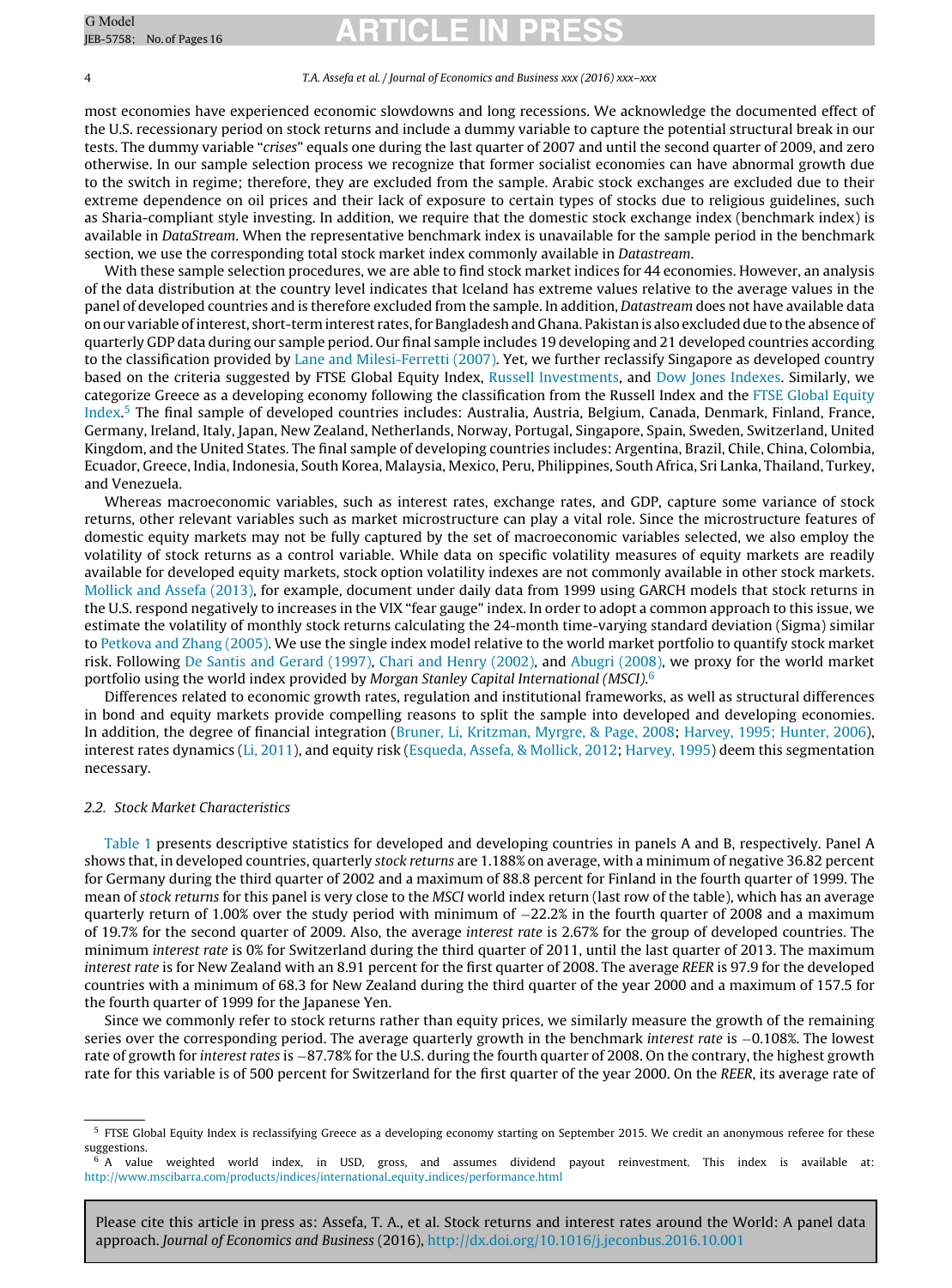# T.A. Assefa et al. / Journal of Economics and Business xxx (2016) xxx–xxx 5

<span id="page-4-0"></span>

| так | D | ı |  |
|-----|---|---|--|
|     |   |   |  |

Descriptive Statistics.

| Variables                     | N    | Mean     | Std. Dev. | Min          | Max.    |
|-------------------------------|------|----------|-----------|--------------|---------|
| Panel A: Developed Countries  |      |          |           |              |         |
| Quarterly Return              | 1260 | 1.188    | 11.051    | $-36.817$    | 88.780  |
| (%)                           | 1260 | 2.670    | 1.897     | $\mathbf{0}$ | 8.910   |
| <b>Interest Rate</b>          | 1260 | 97.894   | 10.946    | 68.291       | 157.535 |
| <b>REER</b>                   | 1230 | $-0.108$ | 27.739    | $-87.778$    | 500.00  |
| $\Delta$ Interest Rate        | 1240 | 0.111    | 2.628     | $-14.173$    | 24.742  |
| $\triangle$ REER              | 1231 | 0.499    | 1.308     | $-7.890$     | 8.179   |
| RGDP Growth                   | 1260 | 0.054    | 0.021     | 0.015        | 0.146   |
| Sigma                         |      |          |           |              |         |
| Panel B: Developing Countries |      |          |           |              |         |
| Quarterly Return              | 1140 | 4.220    | 16.381    | $-50.101$    | 150.510 |
| (%)                           | 1105 | 8.114    | 6.915     | 0.001        | 58.180  |
| <b>Interest Rate</b>          | 1140 | 99.274   | 20.245    | 45.049       | 264.238 |
| <b>REER</b>                   | 1087 | 1.872    | 45.494    | $-99.884$    | 1025.00 |
| $\Delta$ Interest Rate        | 1122 | 0.427    | 6.199     | $-60.527$    | 70.640  |
| $\triangle$ REER              | 1001 | 1.733    | 6.911     | $-28.279$    | 33.707  |
| RGDP Growth                   | 1140 | 0.078    | 0.037     | 0.018        | 0.251   |
| Sigma                         |      |          |           |              |         |
| <b>MSCI</b> returns           | 1239 | 1.004    | 9.197     | $-22.176$    | 19.725  |

Note: Returns are quarterly change in the stock indices. MSCI returns also quarterly changes in of MSCI world index. The change in interest rate, and REER are also the quarterly growth rates of respective variables. RGDP Growth is the quarterly growth of the real GDP. Sigma is the standard deviation of the stock returns using twenty four month rolling/time varying monthly indexes.

growth is 0.111 percent with a minimum of −14.173 percent for the United Kingdom during quarter four of the year 2008. The maximum REER growth rate equals 24.74 and corresponds to the fourth quarter of 2008 for the Japanese Yen, showing its appreciation during the financial crisis of 2008–2009. The average quarterly real GDP growth is 0.499 percent where Australia has the largest decline during the first quarter of 2009 with a negative 7.89 percent growth in real terms.

Singapore has the largest gain in real GDP (8.179%) among the developed countries during the first quarter of 2010. Stock market volatility (Sigma) measures the standard deviation of the domestic stock market. The average monthly standard deviation in the developed countries is 5.4%, with a minimum value of 1.5% for New Zealand for the second quarter of the year 2012 and a maximum of 14.5% for Finland for the third quarter of 2001.

Table 1 Panel B shows the descriptive statistics for the sample of developing countries. Panel B shows that this group of economies has on average quarterly stock returns of 4.22%. However, there is a large variation in returns during the first quarter of 2001: Ecuador shows a −50.10% quarterly return, while the Turkish stock market generated the largest returns with 150.5% gain during the last quarter of 1999. The average of annual Interest Rates for the group of developing countries is 8.11%. The highest rate corresponds to Venezuela, with a 58.18% interest rate for the first quarter of 2002, whereas the lowest interest rate is of 0.001 percent for the Philippines, corresponding to the fourth quarter of 2013.

In terms of changes, the average prevailing interest rate increase in developing countries during our sample period is on average 1.872%. This is the opposite of what was found in the developed countries, which had their benchmark interest rates coming down over time. One possible rationalization of this finding is that developing markets need to keep interest rates high or even increase interest rates in order to avoid capital flight or to perpetuate carry trade. There are extreme changes in benchmark interest rates, particularly in the Philippines, which has a decline of 99.89% during the fourth quarter of 2013, the largest for a developing country. Also the Philippines indicate the largest increase in interest rates with a 1,025 percent change in the sample, which occurred during the second quarter of the year 2013. The REER has an average change of 0.427% where the currency with the steepest change is the Argentinian Peso with a −60.527% change (largest currency depreciation against a basket of currencies) during the first quarter of the year 2002, prior to the Argentinian currency crises. Conversely, the highest increase in REER is 70.64% (largest currency appreciation) is for Venezuela during the second quarter of the year 2007.

Developing countries grew, in real terms, an average of 1.73 percent per quarter. However, there are substantial fluctuations in RGDP growth rates, particularly for China, as this country has the largest decline in RGDP growth (−28.27%) in the first quarter of 2013 and the largest increase in RGDP growth (33.70%) in the last quarter of 2007. Moreover, the average stock market volatility among developing economies equals 7.8 percent, with the minimum volatility experienced by Venezuela (1.8%) during the second quarter of 2011. Turkey, on the other hand, has the largest increase in stock market volatility with a 25.1% increase during the first quarter of 2001. Consistent with asset pricing models, stock markets from developing economies have compensated investors with higher equity returns (4.22% vs 1.19% quarterly) due to the higher risk (7.8% vs 5.4% average monthly standard deviation) observed in developing markets relative to developed markets. In addition, higher stock returns have a noticeable co-movement with real growth as developing economies grew faster than developed economies during our sample period. Lastly, developing markets have, on average, higher benchmark interest rates than developed countries. Whereas developed countries lowered their benchmark interest rates during sample period, developing countries increased their benchmark rates. Over the sample period, annual interest rates average 2.67 in developed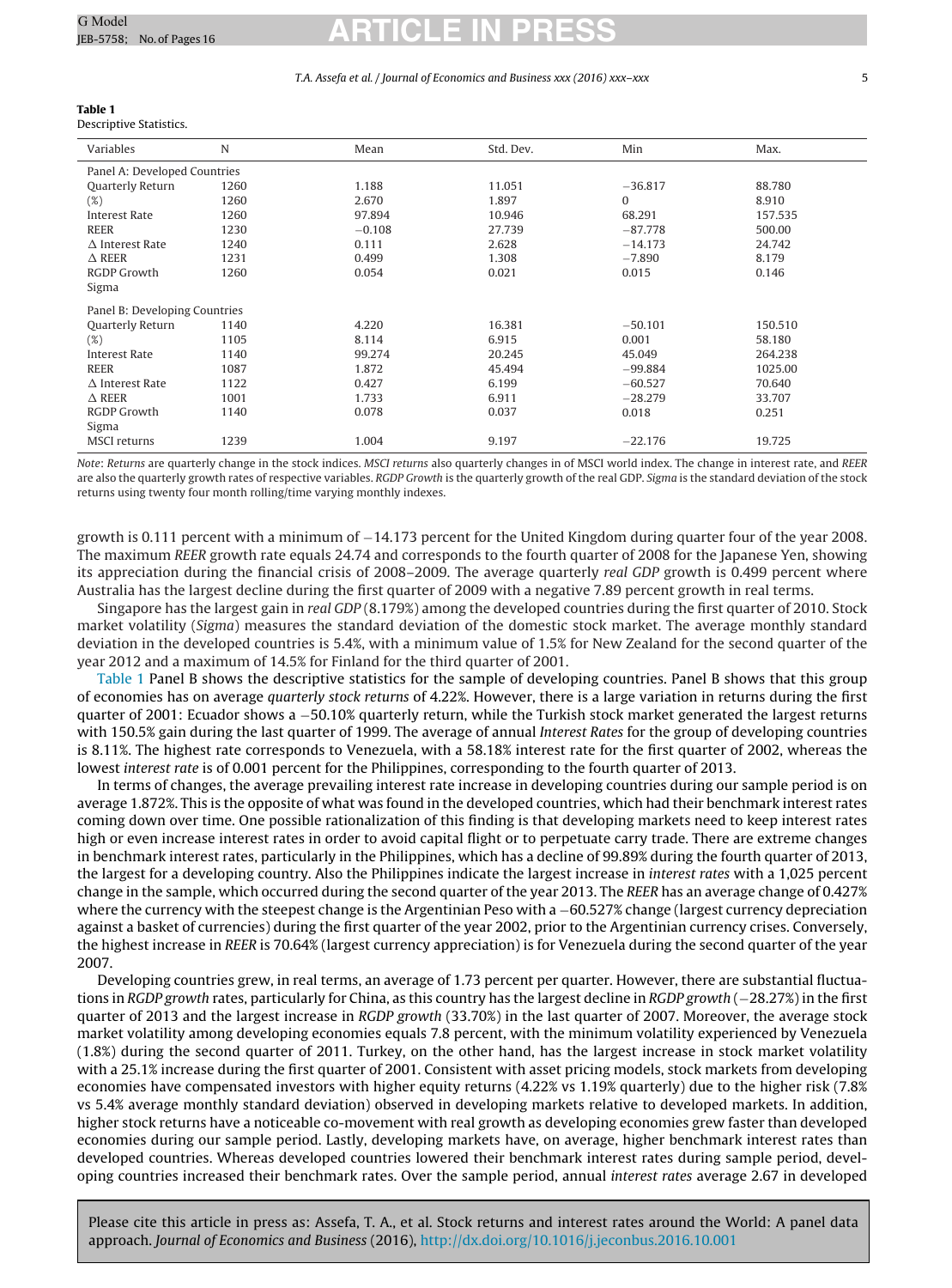## 6 T.A. Assefa et al. / Journal of Economics and Business xxx (2016) xxx–xxx

countries and 8.11% in developing countries. In absolute terms, the REER among developing countries averages 99.3 compared to an average of 97.9 for developed countries during the same period. Under the Mundell-Fleming model, regardless of capital mobility, monetary policy is ineffective (effective) under a fixed exchange rate (under floating exchange rate).

[Table](#page-6-0) 2 exhibits bivariate correlations coefficients among the set of regressors employed in the empirical models. Panels A and Panel B show the correlation matrix by country category of developed and developing countries, respectively. [Table](#page-6-0) 2 Panel A indicates that the highest correlation in the developed countries is between the variables MSCI returns and stock returns (developed market), with a positive and significant correlation of 0.803.

Stock returns in developed economies are also positively correlated with real GDP growth (0.179), negatively correlated with interest rate (−0.172), and both are statistically significant. Sigma (monthly standard deviation of stock returns) exhibits a negative correlation (−0.227) with interest rates. Overall, the correlation among the control variables is moderate. For instance, changes in interest rate have a correlation of 0.165 with real GDP growth and 0.058 with MSCI Returns. Moreover, the change in interest rates is only slightly correlated (0.049) with the change in REER.

[Table](#page-6-0) 2 Panel B indicates that developing market stock returns are positively correlated with MSCI returns (0.504) and statistically significant. Although stock returns appear positively correlated with Sigma (0.144) and the change in REER (0.127), the variable  $\triangle$ REER has the opposite direction on correlations compared to the coefficients for this variable in the panel of developed markets. Contrasting with the correlation in the subsample of developed economies, the change in interest rates is negatively correlated with *stock returns* (−0.046) in the group of developing economies, although not statistically significant. Similarly, changes in interest rates are negatively correlated with changes in REER (−0.107). Interest rates, however, show no statistically significant correlation with stock returns, contrary to the relationship uncovered for developed countries. Overall, in [Table](#page-6-0) 2 we find a substantially low degree of correlation among the regressors employed to explain stock returns in our models. We also observe that most of the variables move in a different fashion across the subsamples of developed and developing countries, thereby confirming contrasting features between both set of countries. In particular, in panel A (developed countries) interest rates move up with increases in RGDP growth (correlation coefficient of 0.165, with p-value of 0), consistent with Taylor rule mechanisms. This does not happen in panel B (developing countries) since the correlation coefficient between changes in interest rates and increases in RGDP growth is much lower (0.051, with p-value of 0.113).

# **3. Methodology**

We test our hypothesis first using fixed effects models as this has been a popular model in the literature. Subsequently, we proceed with a dynamic panel approach, along the lines of [Baltagi,](#page-14-0) [Demetriades](#page-14-0) [and](#page-14-0) [Law](#page-14-0) [\(2009\)](#page-14-0) and recent applications by [Esqueda](#page-14-0) et [al.](#page-14-0) [\(2012\)](#page-14-0) and [Assefa](#page-14-0) [and](#page-14-0) [Mollick](#page-14-0) [\(2014\)](#page-14-0) for panels of stock markets. In dynamic panels, we are able to take into account the reverse causation from stock returns to RGDP growth. The rationalization for stock market returns and real GDP as endogenous variables goes as follows: On the one hand, stock returns are assumed to depend on RGDP growth given its information about the expected flow of earnings. This is what appears in the benchmark specification below. On the other hand, consumption is part of GDP in national income accounts: as C increases so does GDP. As wealth increases due to higher stock returns, there is an increase in the demand for money, which pushes up the equilibrium interest rates. This can be linked to Taylor-rule mechanisms as well, since central banks may react, shifting interest rates up (in booms) or down (in recessions).7

We initially examine our research questions using fixed effect models as follows:

StockReturns<sub>it</sub> = 
$$
\mu_i + \beta_1 \text{RGDPGrowth}_{it} + \beta_2 \text{MSCIReturns}_t + \beta_3 \Delta InterestRate_{it} + \beta_4 Crisis(dummy) + \beta_m X_{it}^m + \varepsilon_{it}
$$
 (1)

The dependent variable in (1) is represented by the *quarterly returns* on the benchmark index  $i$  during quarter  $t$  and  $\mu_i$ represents country fixed effects. Our variables of interest are those that potentially affect cash flows (such as output growth with expected sign  $\beta_1 > 0$ ), the state of world markets (MSCI Returns,  $\beta_2 > 0$ ), and the stance of change in domestic interest rates during each period t for each country i ( $\Delta$  Interest Rates,  $\beta_3$  < 0). Some of these variables have been investigated by single country studies over the long-run. $8$  The dummy variable accounts for possible structural breaks in the sample period, such as the U.S. recessionary period (Crisis,  $\beta_4$  < 0) defined in the preceding section. We also control in some specifications for the competitiveness of home currency and stock volatility by the  $X_{it}^m$  vector of m control variables: changes in real effective exchange rate ( $\triangle$ REER), and monthly standard deviation of stock returns (Sigma). According to [Chue](#page-14-0) [and](#page-14-0) [Cook](#page-14-0) [\(2008\),](#page-14-0)

 $^7$  Stock market returns and RGDP growth are the "gmm-style" variables in the xtabond2 STATA command based on [Roodman](#page-15-0) [\(2009\),](#page-15-0) with 2 and 3 lags used in sequence below. However, there is also the quarterly frequency used in this paper. If we do not limit the number of lags in the collapse procedure, there will be simply too many instruments. We adopt the following rule which is likely to mitigate the proliferation of instruments problem under quarterly frequency. We reduce the number of lags such that the final number of instruments used is less (or at least very close) to the number of cross-section units. We do this by imposing symmetric lag-limits on the whole number of quarters available. This method is used to address over identification of the model.

<sup>&</sup>lt;sup>8</sup> A common academic reference for the equity premium (stock returns minus the risk free rate) is [Welch](#page-15-0) [and](#page-15-0) [Goyal](#page-15-0) [\(2008\),](#page-15-0) who find poor performance of both in-sample and out-of-sample models of stock returns. In the financial industry, for example, [Davis](#page-14-0) et [al.](#page-14-0) [\(2012\)](#page-14-0) report  $R<sup>2</sup>$  of a regression model of 10-year ahead and 1-year ahead annualized U.S. stock returns on each of 15 regressors. Their "economic fundamentals" include trailing 10-year average U.S. RGDP growth, trailing 3-year average for "consensus" expected RGDP growth, yield of 10-year U.S. Treasury note, federal debt/GDP, and corporate profits/GDP. Stock returns were fitted over the Jan 1926-Jun 2012 period or over the Jan 1929-Jun 2012 period (for corporate profits) and the  $R^2$ 's of all these economic fundamentals were close to zero. In particular, RGDP growth does not help forecast stock returns.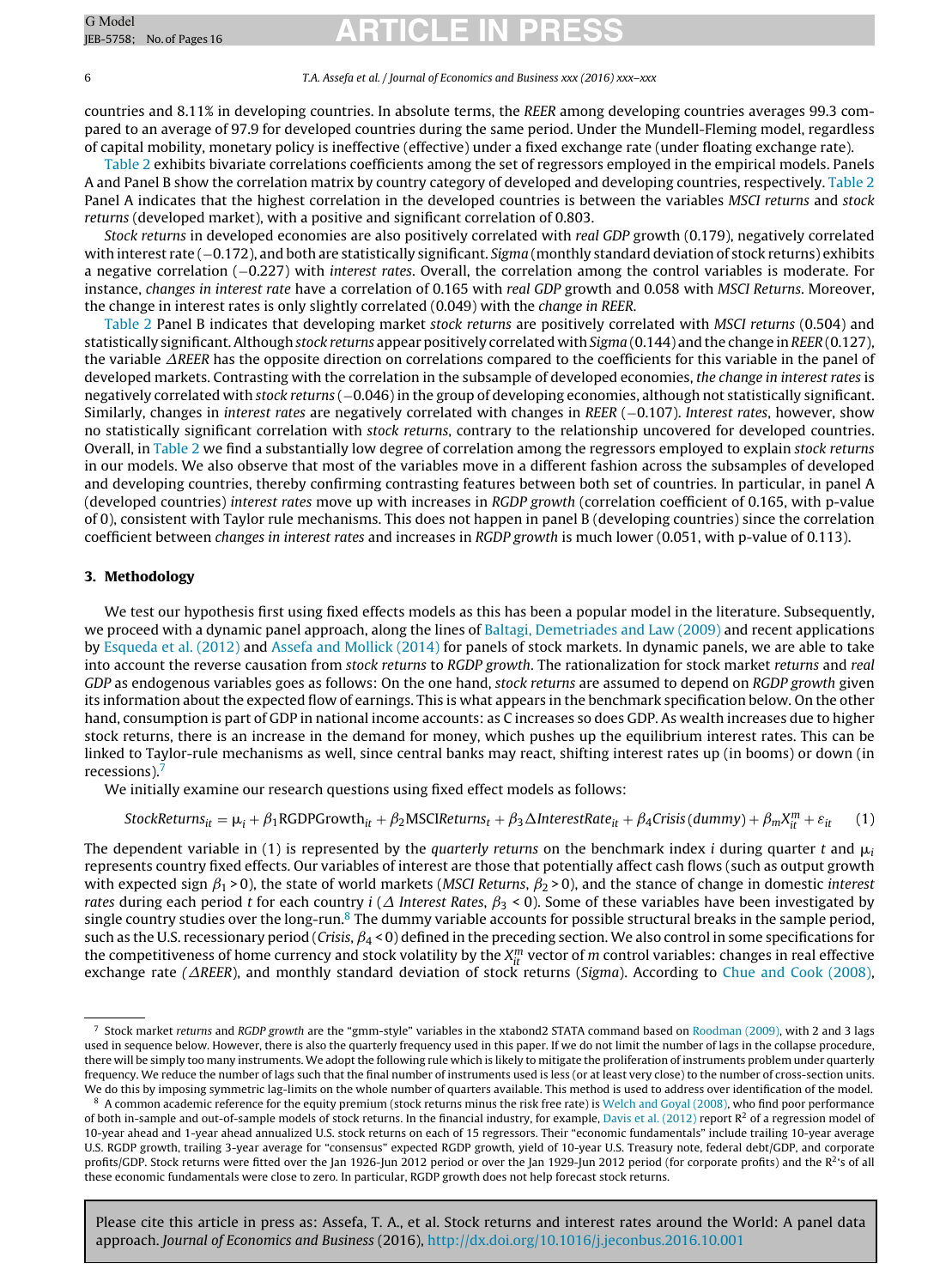### <span id="page-6-0"></span>**Table 2**

Correlation Matrix.

| Variables                     | Quarterly Returns | <b>RGDP Growth</b> | Sigma    | <b>Interest Rate</b> | <b>REER</b> | $\triangle$ REER | $\Delta$ Interest Rates | <b>MSCI</b><br>Returns |
|-------------------------------|-------------------|--------------------|----------|----------------------|-------------|------------------|-------------------------|------------------------|
| Panel A: Developed Countries  |                   |                    |          |                      |             |                  |                         |                        |
| Returns                       | 1.000             |                    |          |                      |             |                  |                         |                        |
| RGDP Growth                   | 0.179             | 1.000              |          |                      |             |                  |                         |                        |
|                               | (0.000)           |                    |          |                      |             |                  |                         |                        |
| Sigma                         | 0.036             | $-0.040$           | 1.000    |                      |             |                  |                         |                        |
|                               | (0.202)           | (0.165)            |          |                      |             |                  |                         |                        |
| <b>Interest Rates</b>         | $-0.172$          | 0.075              | $-0.227$ | 1.000                |             |                  |                         |                        |
|                               | (0.000)           | (0.008)            | (0.000)  |                      |             |                  |                         |                        |
| <b>REER</b>                   | $-0.008$          | $-0.065$           | $-0.004$ | $-0.344$             | 1.000       |                  |                         |                        |
|                               | (0.774)           | (0.024)            | (0.892)  | (0.000)              |             |                  |                         |                        |
| $\triangle$ REER              | $-0.039$          | 0.024              | $-0.043$ | 0.032                | 0.081       | 1.000            |                         |                        |
|                               | (0.172)           | (0.405)            | (0.132)  | (0.264)              | (0.004)     |                  |                         |                        |
| $\Delta$ Interest rates       | 0.023             | 0.165              | $-0.101$ | 0.075                | 0.037       | 0.049            | 1.000                   |                        |
|                               | (0.421)           | (0.000)            | (0.000)  | (0.008)              | 0.197       | (0.085)          |                         |                        |
| <b>MSCI Returns</b>           | 0.803             | 0.168              | 0.027    | $-0.230$             | 0.063       | 0.094            | 0.058                   | 1.000                  |
|                               | (0.000)           | (0.000)            | (0.343)  | (0.000)              | (0.028)     | (0.001)          | (0.041)                 |                        |
| Variables                     | Quarterly         | <b>RGDP Growth</b> | Sigma    | <b>Interest Rate</b> | <b>REER</b> | $\triangle$ REER | $\Delta$ Interest Rates | <b>MSCI</b>            |
|                               | Returns           |                    |          |                      |             |                  |                         | Returns                |
| Panel B: Developing Countries |                   |                    |          |                      |             |                  |                         |                        |
| Returns                       | 1.000             |                    |          |                      |             |                  |                         |                        |
| RGDP Growth                   | 0.005             | 1.000              |          |                      |             |                  |                         |                        |
|                               | (0.870)           |                    |          |                      |             |                  |                         |                        |
| Sigma                         | 0.144             | 0.026              | 1.000    |                      |             |                  |                         |                        |
|                               | (0.000)           | (0.405)            |          |                      |             |                  |                         |                        |
| <b>Interest Rates</b>         | 0.041             | $-0.014$           | 0.264    | 1.000                |             |                  |                         |                        |
|                               | (0.178)           | (0.665)            | (0.000)  |                      |             |                  |                         |                        |
| <b>REER</b>                   | $-0.024$          | $-0.018$           | $-0.066$ | 0.002                | 1.000       |                  |                         |                        |
|                               | (0.410)           | (0.564)            | (0.025)  | (0.490)              |             |                  |                         |                        |
| $\triangle$ REER              | 0.127             | $-0.003$           | 0.045    | $-0.013$             | 0.150       | 1.000            |                         |                        |
|                               | (0.000)           | (0.916)            | (0.136)  | (0.673)              | (0.000)     |                  |                         |                        |
| $\Delta$ Interest rates       | $-0.045$          | 0.051              | $-0.038$ | 0.077                | 0.031       | $-0.107$         | 1.000                   |                        |
|                               | (0.134)           | (0.113)            | (0.214)  | (0.012)              | (0.311)     | (0.000)          |                         |                        |
| <b>MSCI Returns</b>           | 0.504             | 0.087              | $-0.036$ | $-0.096$             | 0.013       | 0.094            | $-0.021$                | 1.000                  |
|                               | (0.000)           | (0.006)            | (0.227)  | (0.002)              | (0.667)     | (0.002)          | (0.489)                 |                        |

\*Significance level in parenthesis.

T.A.

Assefa et al. / Journal of Economics

and Business xxx (2016)

xxx–xxx

G Model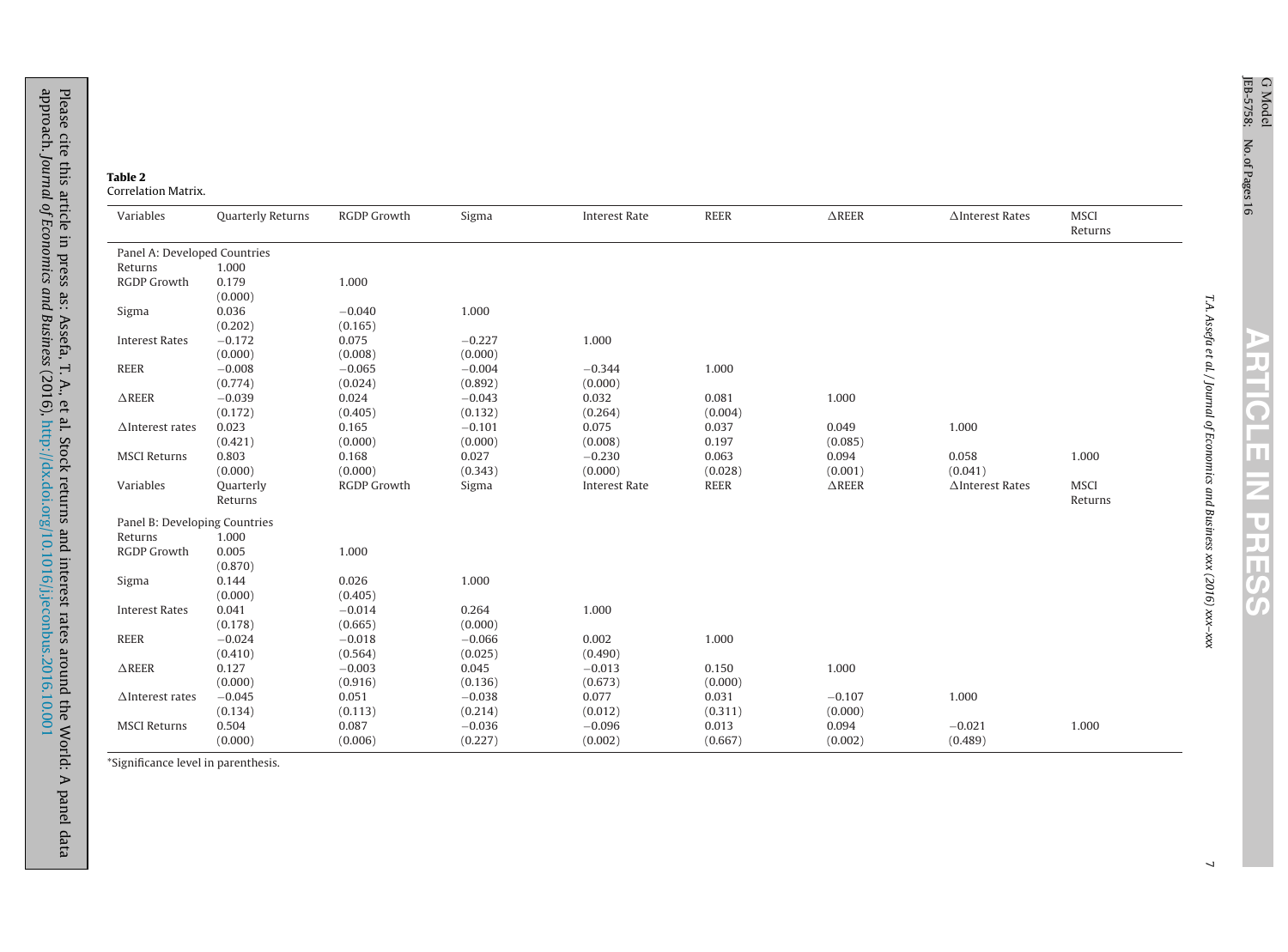# <span id="page-7-0"></span>8 T.A. Assefa et al. / Journal of Economics and Business xxx (2016) xxx–xxx

| Table 3              |  |
|----------------------|--|
| Fixed Effect Models. |  |

|                        | $\left(1\right)$<br>Developed Countries | (2)                    | (3)                    | (1)<br>Developing countries | (2)                   | (3)                   |
|------------------------|-----------------------------------------|------------------------|------------------------|-----------------------------|-----------------------|-----------------------|
| RGDP Growth            | $0.373**$                               | $0.378**$              | $0.381**$              | $-0.036$                    | $-0.039$              | $-0.048$              |
| <b>MSCI</b> returns    | (0.163)<br>$0.954***$                   | (0.161)<br>$0.968***$  | (0.164)<br>$0.968***$  | (0.075)<br>$0.855***$       | (0.074)<br>$0.845***$ | (0.074)<br>$0.861***$ |
| $\Delta$ Interest Rate | (0.026)<br>$-0.012**$                   | (0.025)<br>$-0.010**$  | (0.025)<br>$-0.010**$  | (0.050)<br>$-0.019**$       | (0.052)<br>$-0.018**$ | (0.051)<br>$-0.014**$ |
|                        | (0.005)                                 | (0.005)                | (0.005)                | (0.008)                     | (0.008)               | (0.007)               |
| Crisis (dummy)         | $-0.810$<br>(0.681)                     | $-0.710$<br>(0.658)    | $-0.707$<br>(0.661)    | 0.001<br>(1.334)            | $-0.132$<br>(1.342)   | 0.066<br>(1.293)      |
| $\triangle$ REER       |                                         | $-0.478***$<br>(0.082) | $-0.477***$<br>(0.082) |                             | 0.178<br>(0.122)      | 0.157<br>(0.118)      |
| Sigma                  |                                         |                        | 0.008<br>(0.144)       |                             |                       | $0.634***$<br>(0.228) |
| NR-square within       | 12210.650                               | 12210.663              | 12210.663              | 9700.279                    | 9700.283              | 9700.298              |

The variable "Crisis" is a dummy variables for the crisis period (1 if 2007Q4-2009Q2 else 0). Standard errors in parentheses. \* p < .10, \*\* p < .05, \*\*\* p < .01. Dependent variable: Stock returns.

the relationship between stock returns and REER in developing markets varies depending on the time period. Similarly, the evidence on stock returns and volatility is mixed. Nevertheless, currency and microstructure components may help complement the fundamental determinants of stock returns associated with the expected cash flow hypothesis. Finally,  $\varepsilon_{it}$ is an idiosyncratic error term.

In addition, to account for the potential endogeneity of stock returns and the state of the economy (GDP growth) we further employ the system GMM (SGMM) models proposed by [Blundell](#page-14-0) [and](#page-14-0) [Bond](#page-14-0) [\(1998\)](#page-14-0) to estimate dynamic panel versions of (1), with one lag of the dependent variable (subject to testing), as follows:

StockReturns<sub>it</sub> = 
$$
a + \beta_0
$$
StockReturns<sub>it-1</sub> +  $\beta_1$ RGDPGrowth<sub>it</sub> +  $\beta_2$ MSCIReturns<sub>t</sub> +  $\beta_3$ ∆InterestRate<sub>it</sub>  
+ $\beta_4$ Crisis (dummy) +  $\beta_m X_{it}^m + \varepsilon_{it}$  (2)

As before, the dependent variable is country i's Stock Returns and its lagged coefficient to be estimated by SGMM is  $-1 < \beta_0 < 1$ , and  $\alpha$  is the intercept. Our variables of interest and the control variables are as indicated in (1) above and $\varepsilon_{it}$  is the error term. In particular, the effect of domestic interest rates on the key benchmark stock index in each country is captured by the coefficient of  $\Delta$ Interest rate,  $\beta_3$ . Of course, there are several ways to capture reverse causation from equity markets to regressors in (RHS) of (2). We report in this paper the treatment of wealth effects, although other channels may also be possible.<sup>9</sup>

# **4. Results and discussions**

# 4.1. Fixed effects

We test the hypothesis that interest rates have influenced the increase in stock market values during our sample period. In our base model we control for RGDP growth, returns on the world index (MSCI returns), changes in interest rates ( $\Delta$ Interest rate), changes in the real effective exchange rate ( $\triangle$ REER), and stock market volatility (Sigma). Our regressors are described in detail in the Sample section. In addition, we include a Crisis dummy variable to capture the U.S. recessionary period, defined as 1 from 2007Q4 to 2009Q2 (and 0 otherwise), following the NBER definition of economic recessions.

Table 3 shows results ofthe fixed effects panel model. RGDP growth has a positive and significant effect on equity returns in developed countries ( $\beta_1$ -coefficient around 0.380) and virtually no influence in the group of developing countries. Quarterly returns from the world portfolio are priced in the domestic stock markets of both developed and developing economies as the coefficient of MSCI returns is strongly significant across both set of countries, as expected by asset pricing models. This coefficient represents the sensitiveness of the domestic stock returns to the returns of the world portfolio, comparable to Beta in the single index model. According to [Harvey](#page-14-0) [\(1995\),](#page-14-0) developing markets are less exposed to the returns of the world portfolio due to lower market integration; hence they have less systematic risk but higher country-specific risk. Correspondingly, we find that the magnitude of Beta is somewhat higher in developed (around 0.970) than in developing countries (around 0.850). This higher sensitiveness suggest that developed equity markets have a stronger linkage with the

 $9$  Another case of reverse causation is to allow stock returns to have an impact on the world market returns, which could be particularly important for large economies, such as U.S. or Europe, in which some local markets have admittedly a significant weight on world stock markets. While SGMM under these alternative assumptions of reverse causation have also been attempted by the authors, this approach is less intellectually appealing than the "wealth channel", which we report herein. It is also less relevant in practice since most countries in our sample do not have a large weight on world market returns.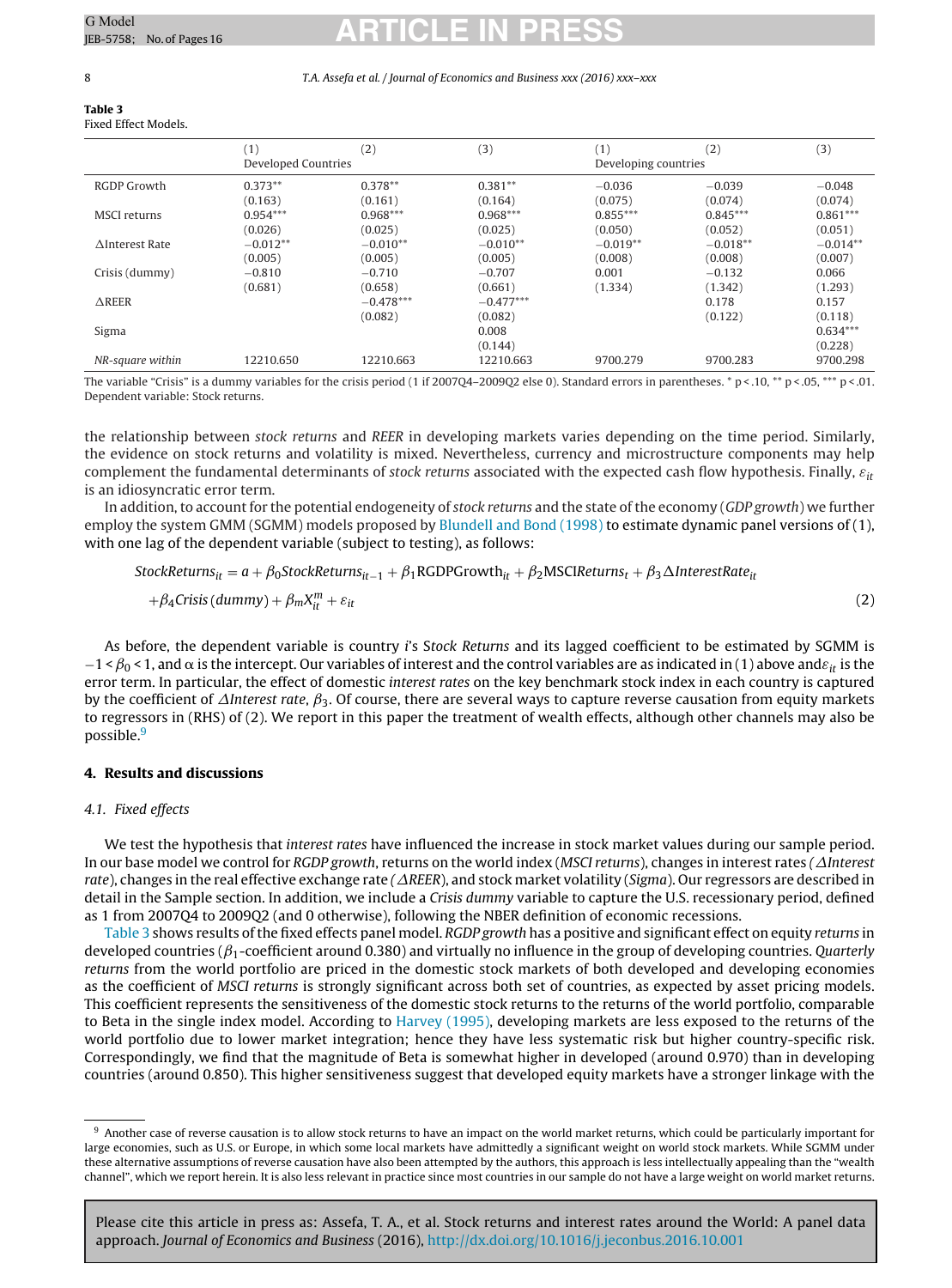# T.A. Assefa et al. / Journal of Economics and Business xxx (2016) xxx–xxx 9

|                        | (1)                 | (2)        | (3)        | (1)                  | (2)        | (3)        |
|------------------------|---------------------|------------|------------|----------------------|------------|------------|
|                        | Developed countries |            |            | Developing countries |            |            |
| Return (lag1)          | $0.231**$           | 0.175      | 0.170      | $-0.081$             | $-0.088$   | $-0.051$   |
|                        | (0.100)             | (0.116)    | (0.146)    | (0.111)              | (0.118)    | (0.116)    |
| <b>RGDP Growth</b>     | $-0.018$            | $-0.072$   | $-0.072$   | 0.026                | 0.018      | 0.041      |
|                        | (0.188)             | (0.181)    | (0.183)    | (0.065)              | (0.066)    | (0.064)    |
| <b>MSCI</b> returns    | $0.788***$          | $0.942***$ | $0.945***$ | $1.093***$           | $1.092***$ | $1.013***$ |
|                        | (0.125)             | (0.195)    | (0.193)    | (0.278)              | (0.285)    | (0.262)    |
| $\Delta$ Interest Rate | $-0.123**$          | $-0.117**$ | $-0.117**$ | $-0.062$             | $-0.061$   | $-0.098$   |
|                        | (0.049)             | (0.050)    | (0.054)    | (0.095)              | (0.099)    | (0.126)    |
| Crisis(dummy)          | $-2.482$            | $-1.124$   | $-1.120$   | $-1.129$             | $-1.725$   | $-7.513*$  |
|                        | (1.820)             | (1.966)    | (1.947)    | (8.511)              | (8.193)    | (4.118)    |
| $\triangle$ REER       |                     | $-1.310$   | $-1.313$   |                      | 0.259      | 0.250      |
|                        |                     | (0.803)    | (0.806)    |                      | (0.581)    | (0.584)    |
| Sigma                  |                     |            | $-0.046$   |                      |            | 2.454      |
|                        |                     |            | (0.712)    |                      |            | (2.041)    |
| m2                     | 1.590               | 1.420      | 1.300      | $-0.670$             | $-0.790$   | $-0.810$   |
|                        | (0.113)             | (0.156)    | (0.193)    | (0.500)              | (0.432)    | (0.419)    |
| Hansen-J               | 13.240              | 7.670      | 7.580      | 15.480               | 14.570     | 14.140     |
|                        | (0.584)             | (0.906)    | (0.870)    | (0.279)              | (0.266)    | (0.226)    |
| $\boldsymbol{N}$       | 1221                | 1221       | 1221       | 970                  | 970        | 970        |
| No. of Instruments     | 21                  | 21         | 21         | 19                   | 19         | 19         |

# <span id="page-8-0"></span>**Table 4**

System GMM Models.

The variable "Crisis" is a dummy variables for the crisis period (1 if 2007Q4–2009Q2 else 0). Standard errors in parentheses. \* p<.10, \*\* p<.05, \*\*\* p<.01. Dependent variable: Stock returns. Two lags are assumed for stock returns and RGDP growth.

world index as previously suggested by [Harvey](#page-14-0) [\(1995\),](#page-14-0) [Bekaert](#page-14-0) [and](#page-14-0) [Harvey](#page-14-0) [\(1997\),](#page-14-0) among others. However, the difference is not statistically significant.

In [Table](#page-7-0) 3, changes in interest rates ( $\Delta$ Interest rate) have negative but small effects on stock returns in both developed and developing countries. This negative relationship is intuitive for the following reasons. The free cash flow valuation model estimates the fundamental value using the discount rate, that when increased, it reduces the present value of the expected cash flows, thereby decreasing stock prices. Conversely, a lower discount rate increases stock returns. As an additional channel, an expansionary monetary policy increases the money supply and thereby the wealth effect spills over to the stock market, and generates positive returns. That is similar to the findings of [Patelis](#page-15-0) [\(1997\)](#page-15-0) where contractionary monetary shocks predict lower stock returns. Yet, Patelis indicates it is not possible to fully attribute observed asset returns to monetary policy as other factors, such as dividend yields, are also important factors. [Thorbecke](#page-15-0) [\(1997\)](#page-15-0) report similar results that expansionary monetary policy leads to an increase in stock returns. Others, such as [Fama](#page-14-0) [and](#page-14-0) [Schwert](#page-14-0) [\(1977\)](#page-14-0) and [Flannery](#page-14-0) and [James](#page-14-0) [\(1984\),](#page-14-0) document a negative effect of interest rates on stock returns, particularly due to the inflation component of interest rates.

The coefficient associated with the Crisis variable is negative but not statistically significant in the developed country panel. It also has mixed − and always not statistically significant values − in developing countries. The lack of a statistically significant coefficient for this regressor may be the result of endogeneity problems not accounted for. We address this issue in subsequent GMM models. Moreover, REER is negatively and significantly related with stock return in the developed countries sample only: currency appreciation leads to a decline in stock returns, possibly due to the negative effect on trade balance following the fall in net exports. This is consistent with Mundell-Fleming model's effective monetary policy under a floating exchange rate regime. But no such relationship is found for the developing country sample, which is presumably more dependent on trade effects to grow. This suggests that the link between trade and equity markets looks not only weak but also against the notion that developing economies are more dependent on trade than the developed world. The effect of Sigma is positive and statistically significant in developing countries, consistent with the principle of earning higher returns for holding riskier assets. Yet, Sigma has no significant effect on the stock returns of developed countries, as we observed in the correlation matrix, possibly due to the higher exposure to the world portfolio (systematic risk). As seen in the  $\mathbb{R}^2$ statistics, 66.0% of the variance of stock returns in developed countries (a little less than 30% for developing countries) is explained by the set of macro variables and other controls.

# 4.2. System Generalized Method of Moments (SGMM)

In Table 4, we examine the effect of benchmark interest rates on domestic stock returns as shown in Eq. [\(2\)](#page-7-0) above. We employ SGMM as there is potential reverse causality between RGDP growth and the dependent variable, stock returns. For instance, [Choi,](#page-14-0) [Hauser](#page-14-0) [and](#page-14-0) [Kopecky](#page-14-0) [\(1999\)](#page-14-0) examine whether lagged stock returns predict industrial production. In this model specification, RGDP growth is not significant across both samples of developed and developing economies, which may be due to the instruments employed to control for endogeneity (which we test in [Table](#page-9-0) 6). In addition, the endogeneity could be the reason for the high coefficient value in [Table](#page-7-0) 3; but when we account for reverse causality, no statistically significant effect remains. Given the strong correlation of RGDP growth and the returns on the world index, the variable MSCI returns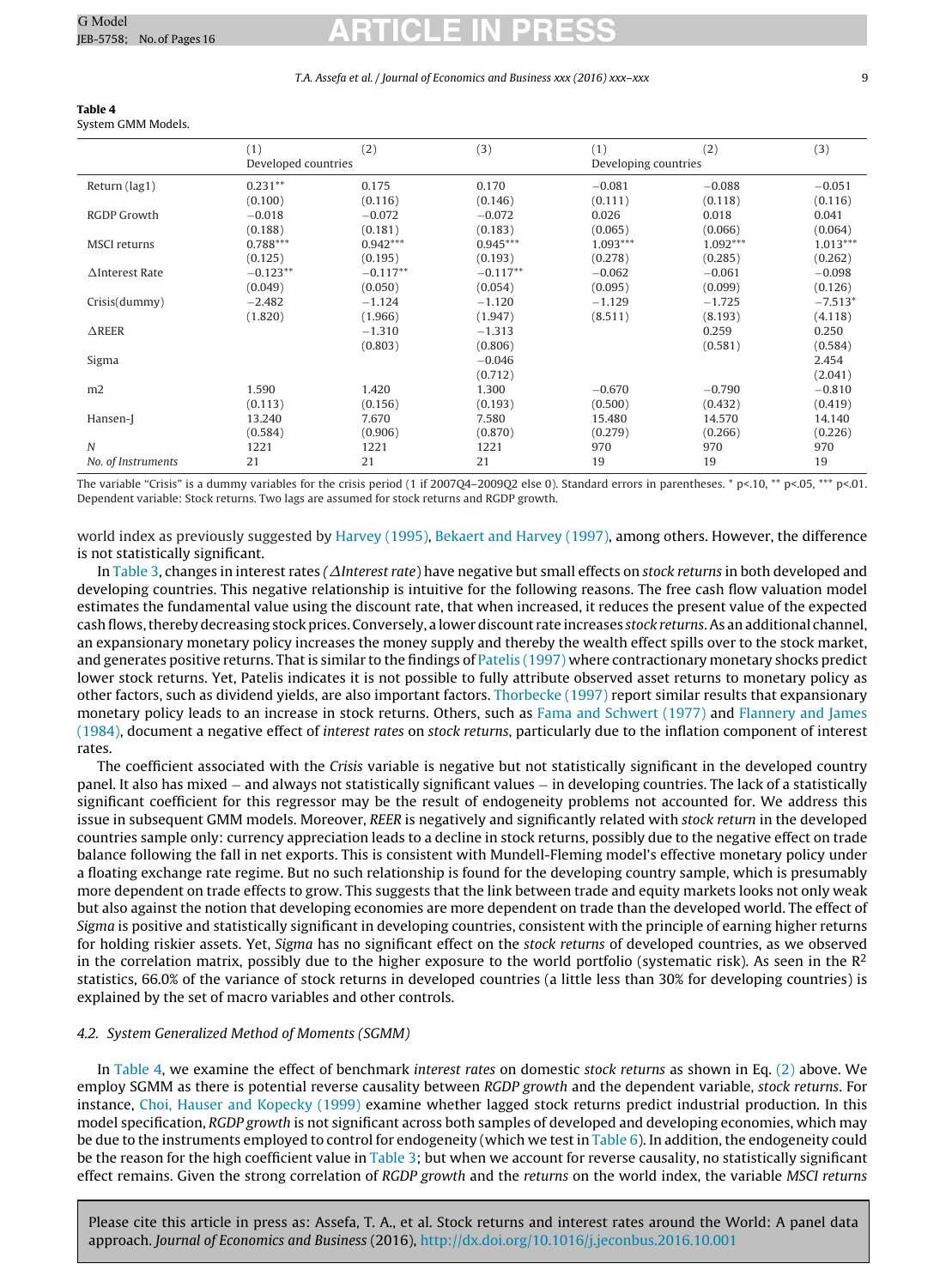# <span id="page-9-0"></span>10 T.A. Assefa et al. / Journal of Economics and Business xxx (2016) xxx–xxx

# **Table 5**

| System GMM Models.              |                          |
|---------------------------------|--------------------------|
|                                 | (1)<br>Developed countri |
| $R$ eturn $(1$ <sub>201</sub> ) | $0.169**$                |

|                        | (1)                 | (2)        | (3)        | (1)                  | (2)        | (3)        |
|------------------------|---------------------|------------|------------|----------------------|------------|------------|
|                        | Developed countries |            |            | Developing countries |            |            |
| Return (lag1)          | $0.169**$           | 0.082      | 0.084      | $-0.160$             | $-0.158$   | $-0.149$   |
|                        | (0.080)             | (0.122)    | (0.121)    | (0.246)              | (0.244)    | (0.261)    |
| RGDP Growth            | 0.044               | $-0.074$   | $-0.069$   | $-0.018$             | $-0.019$   | $-0.023$   |
|                        | (0.179)             | (0.204)    | (0.215)    | (0.071)              | (0.071)    | (0.075)    |
| <b>MSCI</b> returns    | $0.825***$          | $1.063***$ | $1.055***$ | $1.179***$           | $1.179***$ | $1.153***$ |
|                        | (0.088)             | (0.148)    | (0.166)    | (0.196)              | (0.197)    | (0.238)    |
| $\Delta$ Interest Rate | $-0.106***$         | $-0.092**$ | $-0.094**$ | $-0.003$             | $-0.003$   | 0.001      |
|                        | (0.039)             | (0.041)    | (0.042)    | (0.096)              | (0.095)    | (0.096)    |
| Crisis(dummy)          | $-2.827*$           | $-1.378$   | $-1.365$   | 1.038                | 0.914      | 2.126      |
|                        | (1.651)             | (2.229)    | (2.199)    | (5.843)              | (5.848)    | (4.325)    |
| $\triangle$ REER       |                     | $-1.640$   | $-1.594$   |                      | 0.051      | 0.055      |
|                        |                     | (1.053)    | (1.115)    |                      | (0.431)    | (0.441)    |
| Sigma                  |                     |            | $-0.085$   |                      |            | $-0.878$   |
|                        |                     |            | (0.537)    |                      |            | (2.729)    |
| m2                     | 1.460               | 1.100      | 1.140      | $-0.480$             | $-0.490$   | $-0.460$   |
|                        | (0.145)             | (0.269)    | (0.225)    | (0.631)              | (0.642)    | (0.646)    |
| Hansen-J               | 15,470              | 8.110      | 7.980      | 16.140               | 15.790     | 16.150     |
|                        | (0.418)             | (0.884)    | (0.845)    | (0.241)              | (0.201)    | (0.136)    |
| $\boldsymbol{N}$       | 1221                | 1221       | 1221       | 970                  | 970        | 970        |
| No. of Instruments     | 21                  | 21         | 21         | 19                   | 19         | 19         |

The variable "Crisis" is a dummy variables for the crisis period (1 if 2007Q4–2009Q2 else 0). Standard errors in parentheses. \*  $p$  < 0.10, \*\*  $p$  < 0.05, \*\*\*  $p$  < 0.01. Dependent variable: Stock returns. Three lags are assumed for stock returns and RGDP growth.

### **Table 6**

System GMM Models.

|                    | (1)<br>Developed countries | (2)        | (3)        | (1)<br>Developing countries | (2)         | (3)         |
|--------------------|----------------------------|------------|------------|-----------------------------|-------------|-------------|
| RGDP Growth (lag1) | $-0.053$                   | $-0.041$   | $-0.048$   | $-0.608***$                 | $-0.608***$ | $-0.609***$ |
|                    | (0.106)                    | (0.098)    | (0.060)    | (0.112)                     | (0.114)     | (0.124)     |
| Stock Return       | $0.076***$                 | $0.067***$ | $0.061***$ | $0.319*$                    | $0.354**$   | $0.323*$    |
|                    | (0.016)                    | (0.015)    | (0.020)    | (0.169)                     | (0.177)     | (0.181)     |
| AInterest Rate     | $0.012*$                   | 0.013      | 0.013      | $-0.025$                    | $-0.022$    | $-0.033$    |
|                    | (0.007)                    | (0.008)    | (0.008)    | (0.092)                     | (0.095)     | (0.103)     |
| Crisis(dummy)      |                            | $-0.342$   | $-0.457$   |                             | 4.001       | 2.347       |
|                    |                            | (0.574)    | (0.360)    |                             | (2.935)     | (4.531)     |
| $\triangle$ REER   |                            |            | 0.085      |                             |             | 0.590       |
|                    |                            |            | (0.268)    |                             |             | (0.538)     |
| m2                 | $-0.770$                   | $-0.810$   | $-0.930$   | $-1.530$                    | $-1.570$    | $-1.560$    |
|                    | (0.440)                    | (0.416)    | (0.350)    | (0.126)                     | (0.115)     | (0.119)     |
| Hansen-J           | 20.070                     | 19.480     | 20.170     | 12.730                      | 10.580      | 12.040      |
|                    | (0.271)                    | (0.244)    | (0.165)    | (0.623)                     | (0.719)     | (0.524)     |
| N                  | 1200                       | 1200       | 1200       | 953                         | 953         | 953         |
| No. of Instruments | 21                         | 21         | 21         | 19                          | 19          | 19          |

The variable "Crisis" is a dummy variables for the crisis period (1 if 2007Q4–2009Q2 else 0). Standard errors in parentheses. \*  $p$  < 0.10, \*\*  $p$  < 0.05, \*\*\*  $p$  < 0.01. Dependent variable: RGDP growth.

has captured most of the explanatory power of RGDP growth with stock returns. Moreover, the coefficient for  $\Delta$ Interest Rates becomes larger and significant (in the developed countries) when RGDP growth is considered endogenous.

In the dynamic panel SGMM presented in [Tables](#page-8-0) 4 and 5 we limit the number of lags in the collapse command such that the final number of instruments is slightly below the number of cross-section units as discussed in the preceding Methodology section. This method is developed by [Roodman](#page-15-0) (2009) to reduce over-identifying the model due to proliferation of instruments. [Table](#page-8-0) 4 reports the results of SGMM limiting the number of lags (quarters) taken in the collapse command. This model specification provides more robust coefficients as long as the number of instruments is reduced to 21 and 19 for the developed and developing countries, respectively. In all reported cases, specification tests are found to be satisfactory, either by serial correlation tests or by Hansen-J's tests of validity of instruments.

[Table](#page-8-0) 4 shows RGDP growth losing its statistical significance, compared to the fixed effect models, and MSCI returns remaining virtually with the same coefficients (close to 1) and highly statistically significant. The lag of the dependent variable, stock returns, is positive (negative) in all models for the sample of developed (developing) countries, although it is only statistically significant in one model for developed countries. The opposite sign across the developing sample further supports our premise on sample characteristics. Since previous research suggests that stock returns lead economic growth, it seems reasonable that RGDP growth has a lower contribution in the GMM models in [Table](#page-8-0) 4 compared to the fixed effects models in [Table](#page-7-0) 3. The coefficients on  $\Delta$ Interest rates in developed economies vary from −0.123 in column (1) to −0.117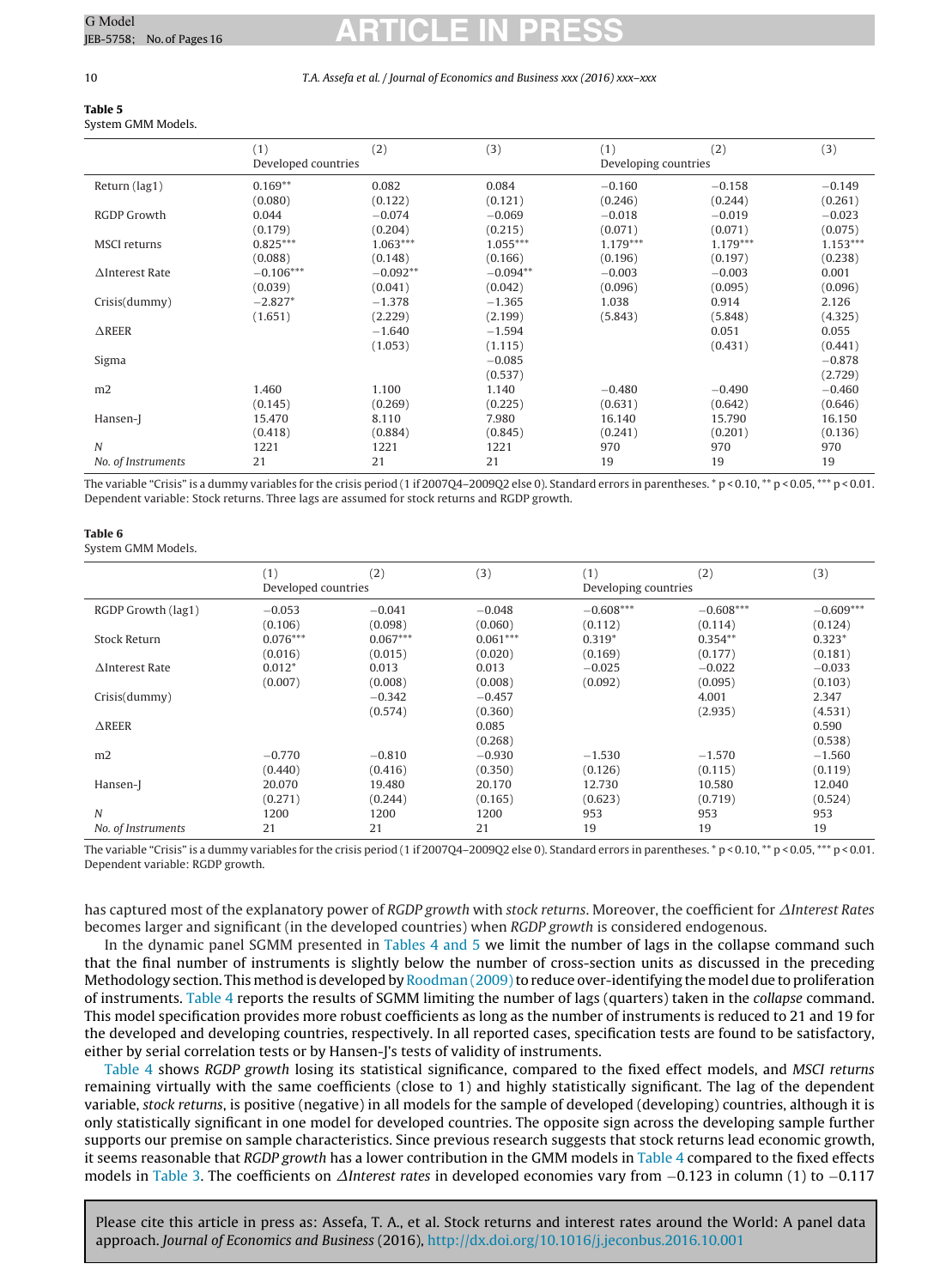### T.A. Assefa et al. / Journal of Economics and Business xxx (2016) xxx–xxx 11

in columns (2) and (3) of [Table](#page-8-0) 4. These suggest a quite significant effect of  $\Delta$ interest rate on stock returns for developed countries: in response to a 10% increase in interest rates, stock returns fall by 1%, all else constant. Our finding between stock returns and interest rates for the developed market is robust to the changes of lag length in endogenous variables (stock returns and RGDP) from 2 to 3 lags [\(Table](#page-9-0) 5) and also to the exclusion of RGDP growth from the model ([Table](#page-14-0) A3 in the [Appendix](#page-11-0)  $A$ ).<sup>10</sup> Findings on monetary policy and stock returns have been reported for the U.S. by [Fama](#page-14-0) [and](#page-14-0) [Schwert](#page-14-0) [\(1977\),](#page-14-0) [Flannery](#page-14-0) [and](#page-14-0) [James](#page-14-0) [\(1984\),](#page-14-0) [Patelis](#page-15-0) [\(1997\),](#page-15-0) and [Thorbecke](#page-15-0) [\(1997\).](#page-15-0) Our results extend this body of literature to panels of countries in a more recent period (1999–2013), including the recent 2008–2009 financial crisis.

The crisis variable remains negative, although it is significant only in model 3 of the developing countries sample. In addition, the coefficient for  $\triangle$ REER lost its significance in developed economies compared to the fixed effect model results shown in [Table](#page-7-0) 3. Another major difference is that the coefficient for Sigma becomes not significant in the current set of regressions, for both developing and developed countries. Furthermore, in developing markets it is possible that the risk has been accounted for through the remaining regressors in the models and thereby reducing the impact of Sigma.

More importantly, the results for our hypothesis on the relationship between benchmark interest rates and stock returns remain unchanged from [Table](#page-7-0) 3 (fixed effect models) for developed countries. However, in the sample of developing countries the corresponding coefficients lost their significance. We find that, in developing countries, stock returns are not sensitive to interest rate changes according to the discounted cash flow hypothesis put forward by [Chen](#page-14-0) et al. (1986). The only statistically significant variable is the MSCI returns and in an approximate one to one relationship.

Due to the more volatile nature of flows to developing countries, what really matters for equity investors in these markets is the state of the global equity markets. In other words, domestic benchmark interest rates become relatively less important for stock returns in the developing world as their equity markets do not seem to respond to domestic monetary policy.<sup>11</sup> One possible explanation for this finding is that the mature financial markets inherent in developed economies simplify firms' access to capital markets and hence lowers the cost of capital, therefore increasing share prices. However, this is not the case in developing markets, which have less mature stock and bond markets.<sup>12</sup>

As a robustness check, we specify our models with three lags as instruments and the results are presented in [Table](#page-9-0) 5. We observe that most of the coefficients remain unchanged. However, the coefficient for the Crisis variable is not statistically significant in the models for the subsample of developing countries. Yet, it becomes statistically significant in one model corresponding to the developed countries. This is consistent with the definition of the variable as this dummy variable captures the recessionary period of the U.S., which was shared by other developed nations, but not necessarily by most developing countries. The remaining results of [Table](#page-8-0) 4 are robust to this new model specification and we observe no major changes in the coefficients.<sup>13</sup>

Lastly, to test the reverse causation of stock returns and RGDP growth, we regress RGDP growth as a function of stock returns, interest rates, a crisis dummy variable, and the change in REER. The results are shown in [Table](#page-9-0) 6.<sup>14</sup> Clearly, stock returns appear to be a good predictor of RGDP growth in both panels, with the effect appearing statistically stronger in developed countries  $(p < .01$  in developed vs  $p < .10$  in developing countries). These findings are consistent with the leading indicator role of equities as reported in the business cycle literature.

[Table](#page-11-0) 7 presents the summary of Fixed Effect Model (FEM) and System GMM (SGMM) models indicating the statistically significant variables. The FEM indicates that more variables are significant in both developed and developing countries compared to the SGMM model. The difference could be attributed to the treatment of the endogenous variable, namely Real GDP growth, in the dynamic panel.

# **5. Concluding Remarks**

We examine stock returns as a function of expected cash flows and discount rates using 21 developed countries and 19 developing countries in a panel data setup at quarterly frequency from January 1999 to December 2013. We test our hypothesis first using fixed effects models as this has been a popular model in the literature. Subsequently, we proceed with a dynamic panel approach, which can be implemented in a variety of ways depending on how reverse causation is modeled. We here report SGMM results when allowing for stock returns to have an impact on the goods and services market (RGDP growth), the so-called "wealth channel".

<sup>&</sup>lt;sup>10</sup> For the robustness tests, in [Table](#page-8-0) A3, we exclude Real GDP as it shows no statistical significance in previous models (Table 4 and 5) for any of the samples.

<sup>&</sup>lt;sup>11</sup> As a robustness check, we run the models on the subsample of developing countries excluding Brazil, China, and India. The overall results remain. Yet, in model 2 REER become significant and in Model 3 Sigma – stock return volatility become statistically significant at a 10% level. In model three, Sigma – stock return volatility becomes positive and statistically signifi

<sup>&</sup>lt;sup>12</sup> We thank an anonymous referee for suggesting this explanation on the relationship between interest rates and stock returns.

<sup>&</sup>lt;sup>13</sup> As an additional robustness check, we exclude RGDP growth given the lack of significance in previous models. REER become significant in the new models but the main findings remain unchanged. These results are reported in [Table](#page-14-0) A3 in the [Appendix](#page-11-0) [A.](#page-11-0) In addition, we also run the model including RGDP growth and the change in interest rate as endogenous variables. Yet, the model does not show statistically significant coefficients for interest rates in any of the subsamples. The results are not reported but are available upon request.

<sup>&</sup>lt;sup>14</sup> We thank the editor for this suggestion that strengthened the presumption of reverse causation. We employ a similar way of addressing reverse causation as [Choi](#page-14-0) et [al.](#page-14-0) [\(1999\)](#page-14-0) although they use a VECM.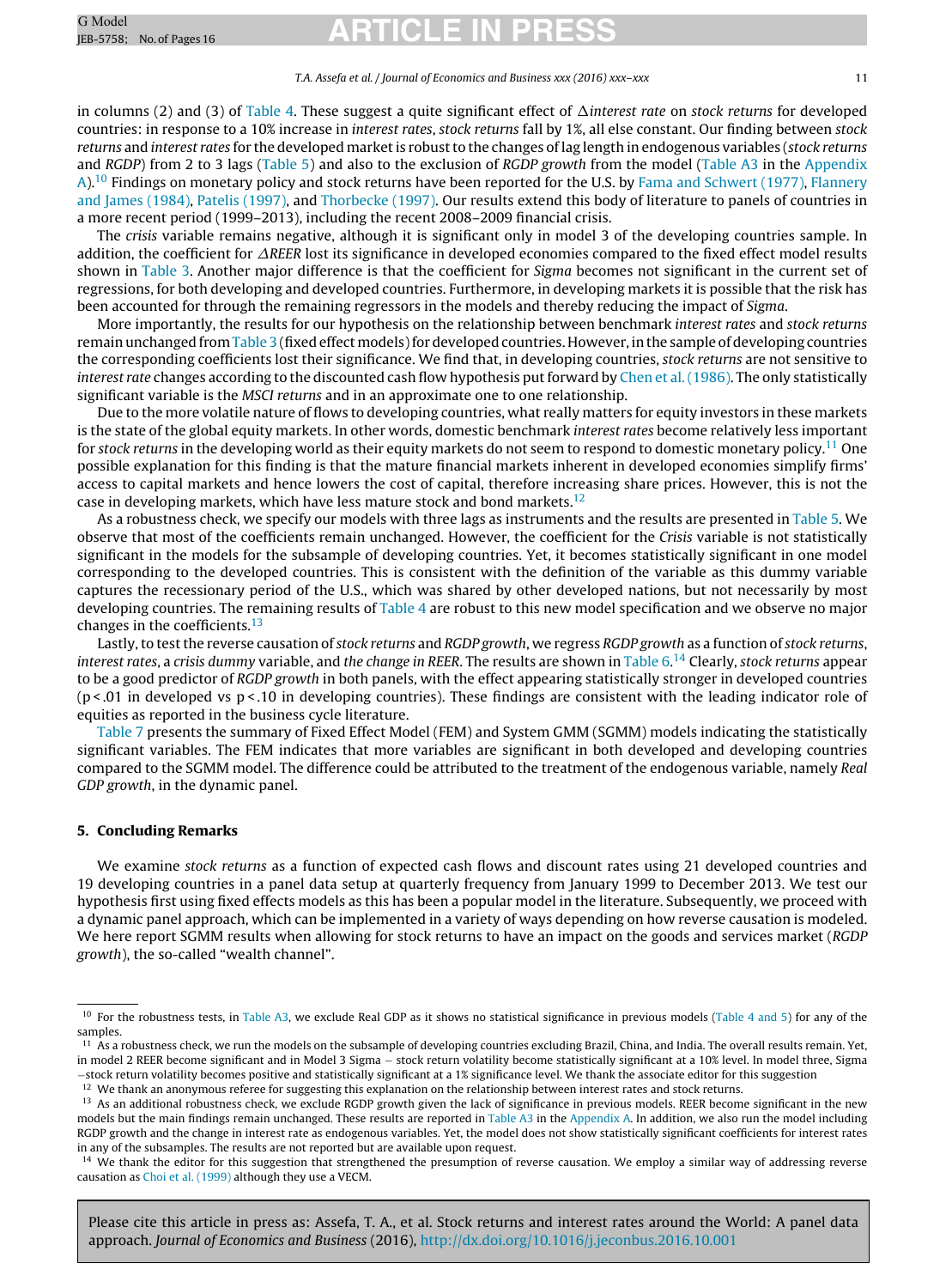# <span id="page-11-0"></span>12 T.A. Assefa et al. / Journal of Economics and Business xxx (2016) xxx–xxx

# **Table 7**

Result Summary Table of Significant Variables.

| Fixed Effect Models    |                     |                      |  |
|------------------------|---------------------|----------------------|--|
|                        | Developed countries | Developing countries |  |
| RGDP Growth            | Positive & Sig.     |                      |  |
| <b>MSCI</b> returns    | Positive & Sig.     | Positive & Sig.      |  |
| AInterest Rate         | Negative & Sig.     | Negative & Sig.      |  |
| Crisis(dummy)          |                     |                      |  |
| $\triangle$ REER       | Negative & Sig.     |                      |  |
| Sigma                  |                     | Positive & Sig.      |  |
| System GMM Models      |                     |                      |  |
| RGDP Growth            |                     |                      |  |
| <b>MSCI</b> returns    | Positive & Sig.     | Positive & Sig.      |  |
| $\Delta$ Interest Rate | Negative & Sig.     |                      |  |
| Crisis(dummy)          |                     |                      |  |
| $\triangle$ REER Sigma |                     |                      |  |

Dependent Variable: Stock returns.

The fixed effects models identify very small interest rate effects on stock returns, varying from −0.010 to −0.012 in developed countries and from −0.014 to −0.019 in developing countries. While negative as expected, the estimated value of the change in interest rate coefficients look surprisingly similar across panels in the fixed effects models. We confirm the presumption of reverse causality by regressing RGDP growth as a function of stock returns and control variables. To address the reverse causality between stock returns and RGDP growth found in our sample and documented in the literature, we employ SGMM models. Our results indicate that RGDP growth and MSCI returns remain virtually with the same coefficients as in the fixed-effects models.

However, the coefficients on *AInterest rates* become much larger in developed economies and lose statistical significance in developing economies. These results suggest a quite significant effect of benchmark yields on stock returns in the developed countries. In response to a 10% increase in interest rates, relative to the previous quarter, stock returns fall by 1%, all else constant. Our most likely interpretation is that the declines in interest rates over time reflect the disinflation period and the attempts by central banks of developed economies to fight the severe recession of 2008–2009. Lower interest rates support consumer spending and corporate profits. And, across the term structure of interest rates, lead to lower bond yields as well.

Our findings between stock returns and interest rates for the developed market are very robust to changes of lag length in endogenous variables (stock returns and RGDP), as well as to exclusion of real GDP growth from the model. Long-run analysis for U.S. stock returns by [Davis,](#page-14-0) [Aliaga-Diaz](#page-14-0) [and](#page-14-0) [Thomas](#page-14-0) [\(2012\),](#page-14-0) along the lines of [Welch](#page-15-0) [and](#page-15-0) [Goyal](#page-15-0) [\(2008\),](#page-15-0) have suggested that RGDP growth does not help forecast stock returns. Our results are consistent with these findings. Whereas we do not find direct effects of RDGP growth on equity markets, there is evidence of an indirect effect through benchmark interest rates in developed economies, which have all conducted recent expansionary policies to deal with the financial crisis of 2008-2009. The results in this paper also suggest that macro determinants are not "priced in" stock returns of developing countries. Since these developing markets appear to be sensitive only to the state of world markets, a topic for future research is how these markets respond to forces affecting the world economy, such as commodity prices and the degree of risk aversion, or the stance of monetary policy in developed economies.

# **Appendix A.**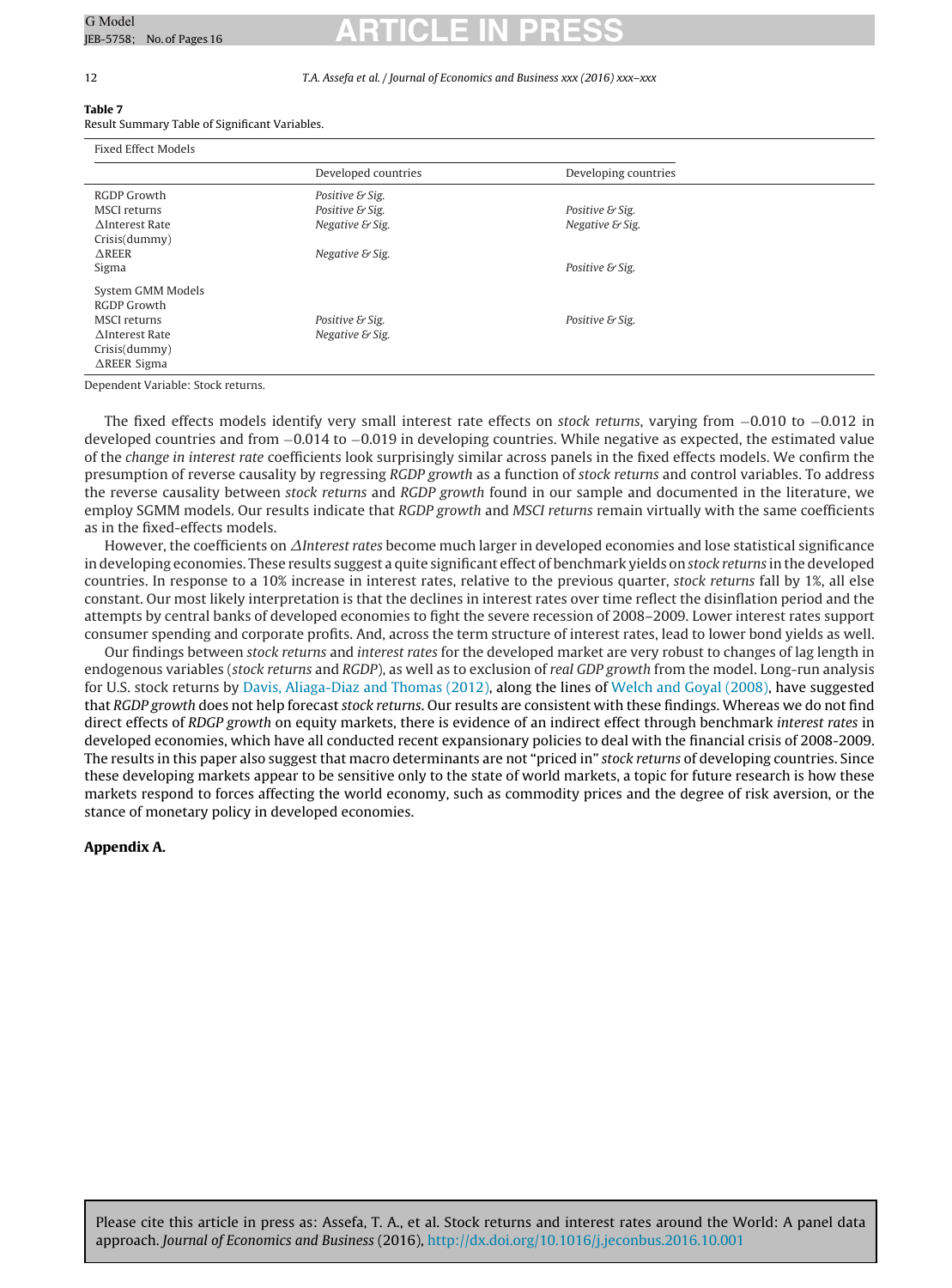### **Table A1**

Please

<span id="page-12-0"></span>approach.

Journal of

Economics

and

Business

(2016),

cite this

article in press as:

Assefa, T. A.,  $\mathbf{r}$ al. Stock

returns

and

interest

[http://dx.doi.org/10.1016/j.jeconbus.2016.10.001](dx.doi.org/10.1016/j.jeconbus.2016.10.001)

rates

around

the

World:  $\triangleright$ panel

data

List of indices by country with Datastream index name and code.

| Developing Countries |                                               |                | Developed Countries  |                                             |                |
|----------------------|-----------------------------------------------|----------------|----------------------|---------------------------------------------|----------------|
| Country              | Index                                         | Code           | Country              | Index                                       | Code           |
| Argentina            | ARGENTINA MERVAL - PRICE INDEX                | ARGMERV        | Australia            | ASX ALL ORDINARIES 1971>- PRICE INDEX       | <b>AUSTOLD</b> |
| <b>Brazil</b>        | <b>BRAZIL BOVESPA - PRICE INDEX</b>           | <b>BRBOVES</b> | Austria              | ATX - AUSTRIAN TRADED INDEX - PRICE INDEX   | <b>ATXINDX</b> |
| Chile                | CHILE SELECTIVE (IPSA) - PRICE INDEX          | <b>IPSASEL</b> | Belgium              | <b>BEL 20 - PRICE INDEX</b>                 | BGBEL20        |
| China                | SHANGHAI SE COMPOSITE - PRICE INDEX           | CHSCOMP        | Canada               | S&P/TSX COMPOSITE INDEX - PRICE INDEX       | <b>TTOCOMP</b> |
| Colombia             | COLOMBIA-DS Market - PRICE INDEX              | <b>TOTMKCB</b> | Denmark              | OMX COPENHAGEN (OMXC20) - PRICE INDEX       | <b>DKKFXIN</b> |
| Ecuador              | <b>S&amp;P ECUADOR BMI - PRICE INDEX</b>      | IFFMECL        | United Kingdom       | FTSE 100 - PRICE INDEX                      | <b>FTSE100</b> |
| Greece               | <b>GREECE-DS Market - PRICE INDEX</b>         | TOTMKGR(PI)    | Finland              | OMX HELSINKI (OMXH) - PRICE INDEX           | HEXINDX(PI)    |
| India                | INDIA BSE (SENSEX) 30 SENSITIVE - PRICE INDEX | <b>IBOMSEN</b> | France               | FRANCE CAC 40 DS-CALC. - PRICE INDEX        | FRCAC4Z(PI)    |
| Indonesia            | INDONESIA-DS DS-MARKET EX TMT - PRICE INDEX   | <b>TOTXTID</b> | Germany              | DAX 30 PERFORMANCE - PRICE INDEX            | DAXINDX(PI)    |
| Korea                | KOREA SE COMPOSITE (KOSPI) - PRICE INDEX      | <b>KORCOMP</b> | Ireland              | IRELAND SE OVERALL (ISEQ) - PRICE INDEX     | ISEQUIT(PI)    |
| Malaysia             | FTSE BURSA MALAYSIA KLCI - PRICE INDEX        | <b>FBMKLCI</b> | Italy                | ITALY-DS Market - PRICE INDEX               | <b>TOTMKIT</b> |
| Mexico               | MEXICO IPC (BOLSA) - PRICE INDEX              | MXIPC35        | Japan                | NIKKEI 225 STOCK AVERAGE - PRICE INDEX      | <b>JAPDOWA</b> |
| Peru                 | LIMA SE SELECTIVE(ISBL) - PRICE INDEX         | PESELEC        | <b>Netherlands</b>   | AEX INDEX (AEX) - PRICE INDEX               | <b>AMSTEOE</b> |
| Philippines          | PHILIPPINE SE (PSEI) - PRICE INDEX            | <b>PSECOMP</b> | New Zealand          | NEW ZEALAN-DS Market - PRICE INDEX          | <b>TOTMKNZ</b> |
| South Africa         | FTSE/JSE ALL SHARE - PRICE INDEX              | <b>ISEOVER</b> | Norway               | OSLO SE OBX - PRICE INDEX                   | <b>OSLOOBX</b> |
| Sri Lanka            | SRI LANKA-DS Market - PRICE INDEX             | <b>TOTMKCY</b> | Portugal             | PORTUGAL PSI-20 - PRICE INDEX               | POPSI20        |
| Thailand             | THAILAND-DS Market - PRICE INDEX              | <b>TOTMKTH</b> | Singapore            | SINGAPORE-DS DS-MARKET EX TMT - PRICE INDEX | <b>TOTXTSG</b> |
| Turkey               | ISE NATIONAL 100 - PRICE INDEX                | <b>TRKISTB</b> | Spain                | <b>MADRID SE GENERAL - PRICE INDEX</b>      | <b>MADRIDI</b> |
| Venezuela            | VENEZUELA-DS Market - PRICE INDEX             | <b>TOTMKVE</b> | Swedan               | OMX STOCKHOLM 30 (OMXS30) - PRICE INDEX     | <b>SWEDOMX</b> |
|                      |                                               |                | Switzerland          | <b>SWISS MARKET - PRICE INDEX</b>           | SWISSMI        |
|                      |                                               |                | <b>United States</b> | S&P 500 COMPOSITE - PRICE INDEX             | S&PCOMP        |

Note: The second and fifth columns are the index names as shown in Datastream Thomson Reuters. The third and sixth columns are the Code for a given index. When a benchmark index for a given country was not available in Datastream, we selected the "DS market index" for the corresponding stock market.

**The Co** 

 $\overline{\mathbf{U}}$ 

29

 $\mathcal{L}(\mathcal{D})$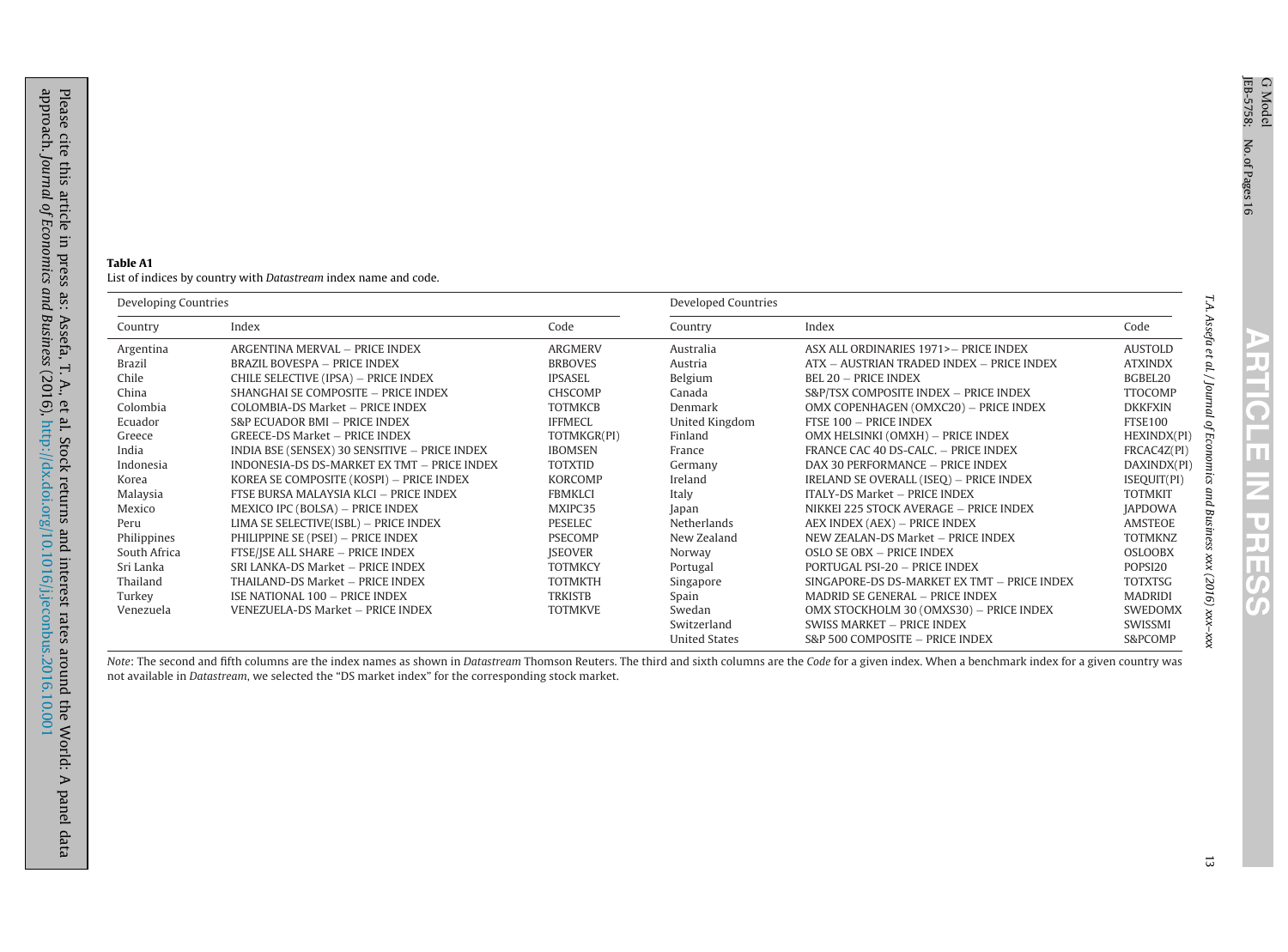lь lu u mar 19 m.  $\bigcap$ **COL** шI

Z. TU. þυ) 29 Ш  $\Omega$  $\Omega$ 

14

| Developing Countries      |                                                  |                | <b>Developed Countries</b> |                                                   |                 |
|---------------------------|--------------------------------------------------|----------------|----------------------------|---------------------------------------------------|-----------------|
| Country                   | Name                                             | Code           | Country                    | Name                                              | Code            |
| Argentina                 | Argentina Deposit 90 Day (pa.) - Middle Rate     | AG90DPP        | Australia                  | Australian \$ Depo 3 Mth (icap/tr) - Middle Rate  | GSAUD3M         |
| <b>Brazil</b>             | Brazil CDB (up To 30 Days) - Middle Rate         | <b>BRCDBIR</b> | Austria                    | Austria Vibor 3 Month - Offered Rate              | ASVIB3M         |
| Chile                     | Chile CD 90 Day - Middle Rate                    | CLCD90D        | Belgium                    | Belgium Interbank 3 Month - Offered Rate          | <b>BIBOR3M</b>  |
| China                     | China Relending Rate, 3 m - Middle Rate          | CHDIS3M        | Canada                     | Canada Prime 90 Day Corporate Paper - Middle Rate | CN13858         |
| Colombia                  | Colombia Fixed Term Deposit - Middle Rate        | <b>CBFTDEP</b> | Denmark                    | Denmark Interbank 3 Month – Offered Rate          | CIBOR3M         |
| Ecuador                   | Ecuador Interbank Weightd Avg. Rte - Middle Rate | <b>EDIBMWA</b> | United Kingdom             | UK Interbank 3 Month - Middle Rate                | LDNIB3M         |
| Greece                    | Greece Interbank 3 Month - Middle Rate           | GDIBK3M        | Finland                    | Finland Interbank Close 3 Month - Middle Rate     | FNIBC3M         |
| India                     | Mumbai Interbank Three Month - Middle Rate       | <b>INIBK3M</b> | France                     | France Interbank 3 Month – Offered Rate           | PIBOR3M         |
| Indonesia                 | Indonesia Deposit 3 Month 'dead' - Middle Rate   | IDDEP3M        | Germany                    | Germany Interbank 3 Month - Offered Rate          | FIBOR3M         |
| Korea                     | Korea Commercial Paper 91d - Middle Rate         | KOCP91D        | Ireland                    | IR Interbank Offered Rate $-$ 3 Month (EP)        | <b>IRINTER3</b> |
| Malaysia                  | Malaysia Interbank 3 Month - Middle Rate         | MYIBK3M        | Italy                      | Italy Interbank 3 Month - Offered Rate            | <b>ITIBK3M</b>  |
| Mexico                    | Mexico Cetes 91 Day Closing - Middle Rate        | MXCTC91        | Japan                      | Tokyo Interbank JP Yen 3 m - Offered Rate         | <b>IPIBK3M</b>  |
| Peru                      | Peru Loan Rate - Middle Rate                     | <b>PSTIPMN</b> | Netherlands                | Netherland Interbank 3 Month - Offered Rate       | AIBOR3M         |
| Philippines               | Philippine Treasury Bill 91d - Middle Rate       | PHTBL3M        | New Zealand                | New Zealand 90 Day Bankbill - Middle Rate         | NZBB90D         |
| South Africa              | SA Bankers' Acceptances - 3 m - Middle Rate      | SABKR3M        | Norway                     | Norway Interbank 3 Month - Offered Rate           | NWIBK3M         |
| Sri Lanka Treasury Bill 3 | Sri Lanka                                        | SRTBL3M        | Portugal                   | PT Lisbon Interbank Offer Rate $-$ 3 Month (EP)   | PTINTER3        |
| Month - Middle Rate       |                                                  |                |                            |                                                   |                 |
| Thailand                  | Thailand Interbank 3 Mth (bb) – Offered Rate     | THBBIB3        | Singapore                  | Singapore Interbank 3 Month - Middle Rate         | SNGIB3M         |
| Turkey                    | Turkish Interbank 3 Month - Offered Rate         | TKIBK3M        | Spain                      | Spain Interbank 3 Month - Middle Rate             | ESMIB3M         |
| Venezuela                 | Venezuela 90 Day Deposit Rate - Middle Rate      | VEDP90D        | Sweden                     | Sweden Interbank 3 Month - Middle Rate            | SIBOR3M         |
|                           |                                                  |                | Switzerland                | Swiss Interbank 3 M (ZRC:SNB) - Bid Rate          | <b>SWPRATE</b>  |
|                           |                                                  |                | <b>United States</b>       | US Treasury Bill 2nd Market 3 Month - Middle Rate | FRTBS3M         |

Note: The second and fifth columns are the description of the interest rates series used, as shown in Datastream Thomson Reuters or the IFS. The third and sixth columns are the Code for a given series of interest rates.

Please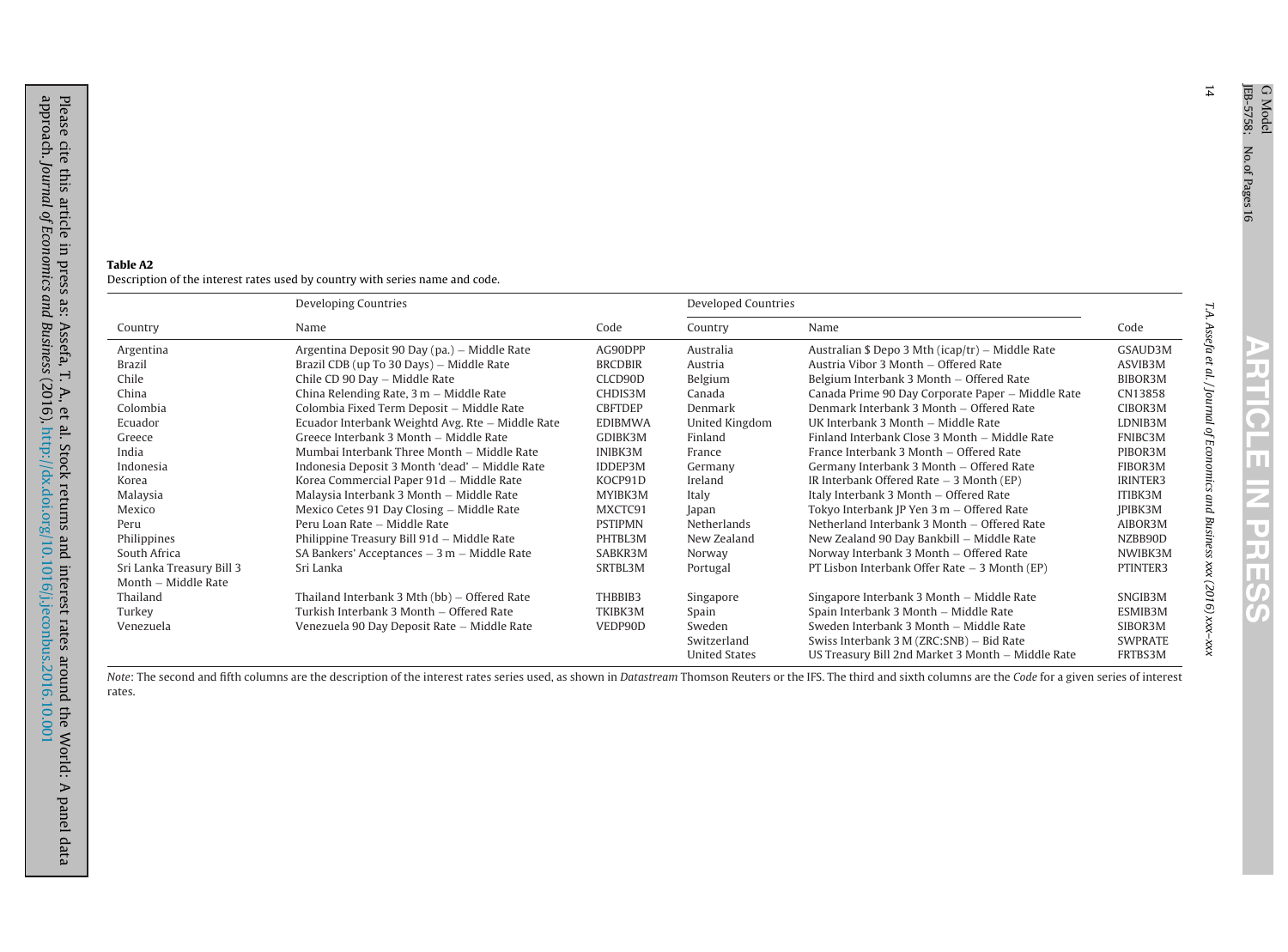## T.A. Assefa et al. / Journal of Economics and Business xxx (2016) xxx–xxx 15

<span id="page-14-0"></span>

| Table A3           |  |
|--------------------|--|
| System GMM Models. |  |

|                        | (1)<br>Developed countries | (2)        | (3)        | (1)<br>Developing countries | (2)        | (3)        |
|------------------------|----------------------------|------------|------------|-----------------------------|------------|------------|
| Return (lag1)          | $0.232**$                  | 0.178      | 0.174      | $-0.057$                    | $-0.056$   | $-0.049$   |
|                        | (0.098)                    | (0.111)    | (0.139)    | (0.118)                     | (0.125)    | (0.125)    |
| <b>MSCI</b> returns    | $0.786***$                 | $0.934***$ | $0.936***$ | $1.030***$                  | $1.024***$ | $0.974***$ |
|                        | (0.123)                    | (0.187)    | (0.184)    | (0.256)                     | (0.265)    | (0.252)    |
| $\Delta$ Interest Rate | $-0.123**$                 | $-0.118**$ | $-0.118**$ | $-0.037$                    | $-0.042$   | $-0.072$   |
|                        | (0.048)                    | (0.049)    | (0.053)    | (0.069)                     | (0.072)    | (0.092)    |
| Crisis(dummy)          | $-2.467$                   | $-1.086$   | $-1.082$   | $-0.742$                    | $-1.550$   | $-6.496*$  |
|                        | (1.794)                    | (1.942)    | (1.924)    | (8.147)                     | (7.652)    | (3.875)    |
| $\triangle$ REER       |                            | $-1.288*$  | $-1.291*$  |                             | 0.348      | 0.332      |
|                        |                            | (0.747)    | (0.748)    |                             | (0.643)    | (0.635)    |
| Sigma                  |                            |            | $-0.044$   |                             |            | 2.181      |
|                        |                            |            | (0.706)    |                             |            | (2.010)    |
| m2                     | 1.610                      | 1.460      | 1.340      | $-0.740$                    | $-0.890$   | $-0.950$   |
|                        | (0.107)                    | (0.144)    | (0.179)    | (0.459)                     | (0.374)    | (0.344)    |
| Hansen-J               | 13.570                     | 7.810      | 7.700      | 17.290                      | 16.960     | 16.300     |
|                        | (0.631)                    | (0.931)    | (0.905)    | (0.241)                     | (0.201)    | (0.178)    |
| N                      | 1229                       | 1229       | 1229       | 1086                        | 1086       | 1086       |
| No. of Instruments     | 21                         | 21         | 21         | 19                          | 19         | 19         |

The variable "Crisis" is a dummy variables for the crisis period (1 if 2007Q4–2009Q2 else 0). Standard errors in parentheses  $* p < 0.10, ** p < 0.05, ** p < 0.01$ . Dependent variable: Stock returns.

### **References**

Abugri, B. (2008). [Empirical](http://refhub.elsevier.com/S0148-6195(16)30054-6/sbref0005) [relationship](http://refhub.elsevier.com/S0148-6195(16)30054-6/sbref0005) [between](http://refhub.elsevier.com/S0148-6195(16)30054-6/sbref0005) [macroeconomic](http://refhub.elsevier.com/S0148-6195(16)30054-6/sbref0005) [volatility](http://refhub.elsevier.com/S0148-6195(16)30054-6/sbref0005) [and](http://refhub.elsevier.com/S0148-6195(16)30054-6/sbref0005) [stock](http://refhub.elsevier.com/S0148-6195(16)30054-6/sbref0005) [returns:](http://refhub.elsevier.com/S0148-6195(16)30054-6/sbref0005) [Evidence](http://refhub.elsevier.com/S0148-6195(16)30054-6/sbref0005) [from](http://refhub.elsevier.com/S0148-6195(16)30054-6/sbref0005) [Latin](http://refhub.elsevier.com/S0148-6195(16)30054-6/sbref0005) [American](http://refhub.elsevier.com/S0148-6195(16)30054-6/sbref0005) [markets.](http://refhub.elsevier.com/S0148-6195(16)30054-6/sbref0005) [International](http://refhub.elsevier.com/S0148-6195(16)30054-6/sbref0005) [Review](http://refhub.elsevier.com/S0148-6195(16)30054-6/sbref0005) [of](http://refhub.elsevier.com/S0148-6195(16)30054-6/sbref0005) [Financial](http://refhub.elsevier.com/S0148-6195(16)30054-6/sbref0005) [Analysis](http://refhub.elsevier.com/S0148-6195(16)30054-6/sbref0005)[,](http://refhub.elsevier.com/S0148-6195(16)30054-6/sbref0005) [17](http://refhub.elsevier.com/S0148-6195(16)30054-6/sbref0005)[,](http://refhub.elsevier.com/S0148-6195(16)30054-6/sbref0005) [396](http://refhub.elsevier.com/S0148-6195(16)30054-6/sbref0005)–[410.](http://refhub.elsevier.com/S0148-6195(16)30054-6/sbref0005)

Aït-Sahalia, Y., Andritzky, J., Jobst, A., Nowak, S., & Tamirisa, N. (2012). [Market](http://refhub.elsevier.com/S0148-6195(16)30054-6/sbref0010) [response](http://refhub.elsevier.com/S0148-6195(16)30054-6/sbref0010) [to](http://refhub.elsevier.com/S0148-6195(16)30054-6/sbref0010) [policy](http://refhub.elsevier.com/S0148-6195(16)30054-6/sbref0010) [initiatives](http://refhub.elsevier.com/S0148-6195(16)30054-6/sbref0010) [during](http://refhub.elsevier.com/S0148-6195(16)30054-6/sbref0010) [the](http://refhub.elsevier.com/S0148-6195(16)30054-6/sbref0010) [global](http://refhub.elsevier.com/S0148-6195(16)30054-6/sbref0010) [financial](http://refhub.elsevier.com/S0148-6195(16)30054-6/sbref0010) [crisis.](http://refhub.elsevier.com/S0148-6195(16)30054-6/sbref0010) [Journal](http://refhub.elsevier.com/S0148-6195(16)30054-6/sbref0010) [of](http://refhub.elsevier.com/S0148-6195(16)30054-6/sbref0010) [International](http://refhub.elsevier.com/S0148-6195(16)30054-6/sbref0010) [Economics](http://refhub.elsevier.com/S0148-6195(16)30054-6/sbref0010)[,](http://refhub.elsevier.com/S0148-6195(16)30054-6/sbref0010) [87](http://refhub.elsevier.com/S0148-6195(16)30054-6/sbref0010)[\(1\),](http://refhub.elsevier.com/S0148-6195(16)30054-6/sbref0010) [162](http://refhub.elsevier.com/S0148-6195(16)30054-6/sbref0010)–[177.](http://refhub.elsevier.com/S0148-6195(16)30054-6/sbref0010)

Assefa, T. A., & Mollick, A. V. (2014). [African](http://refhub.elsevier.com/S0148-6195(16)30054-6/sbref0015) [stock](http://refhub.elsevier.com/S0148-6195(16)30054-6/sbref0015) [market](http://refhub.elsevier.com/S0148-6195(16)30054-6/sbref0015) [returns](http://refhub.elsevier.com/S0148-6195(16)30054-6/sbref0015) [and](http://refhub.elsevier.com/S0148-6195(16)30054-6/sbref0015) [liquidity](http://refhub.elsevier.com/S0148-6195(16)30054-6/sbref0015) [premia.](http://refhub.elsevier.com/S0148-6195(16)30054-6/sbref0015) [Journal](http://refhub.elsevier.com/S0148-6195(16)30054-6/sbref0015) [of](http://refhub.elsevier.com/S0148-6195(16)30054-6/sbref0015) [International](http://refhub.elsevier.com/S0148-6195(16)30054-6/sbref0015) [Financial](http://refhub.elsevier.com/S0148-6195(16)30054-6/sbref0015) [Markets](http://refhub.elsevier.com/S0148-6195(16)30054-6/sbref0015) [Institutions](http://refhub.elsevier.com/S0148-6195(16)30054-6/sbref0015) [and](http://refhub.elsevier.com/S0148-6195(16)30054-6/sbref0015) [Money](http://refhub.elsevier.com/S0148-6195(16)30054-6/sbref0015)[,](http://refhub.elsevier.com/S0148-6195(16)30054-6/sbref0015) [32](http://refhub.elsevier.com/S0148-6195(16)30054-6/sbref0015)[,](http://refhub.elsevier.com/S0148-6195(16)30054-6/sbref0015) [325–342.](http://refhub.elsevier.com/S0148-6195(16)30054-6/sbref0015)

Baltagi, B. H., Demetriades, P., & Law, S. H. (2009). [Financial](http://refhub.elsevier.com/S0148-6195(16)30054-6/sbref0020) [development,](http://refhub.elsevier.com/S0148-6195(16)30054-6/sbref0020) [openness](http://refhub.elsevier.com/S0148-6195(16)30054-6/sbref0020) [and](http://refhub.elsevier.com/S0148-6195(16)30054-6/sbref0020) [institutions:](http://refhub.elsevier.com/S0148-6195(16)30054-6/sbref0020) [evidence](http://refhub.elsevier.com/S0148-6195(16)30054-6/sbref0020) [from](http://refhub.elsevier.com/S0148-6195(16)30054-6/sbref0020) [panel](http://refhub.elsevier.com/S0148-6195(16)30054-6/sbref0020) [data.](http://refhub.elsevier.com/S0148-6195(16)30054-6/sbref0020) [Journal](http://refhub.elsevier.com/S0148-6195(16)30054-6/sbref0020) [of](http://refhub.elsevier.com/S0148-6195(16)30054-6/sbref0020) [Development](http://refhub.elsevier.com/S0148-6195(16)30054-6/sbref0020) [Economics](http://refhub.elsevier.com/S0148-6195(16)30054-6/sbref0020)[,](http://refhub.elsevier.com/S0148-6195(16)30054-6/sbref0020) [89](http://refhub.elsevier.com/S0148-6195(16)30054-6/sbref0020), [285–296.](http://refhub.elsevier.com/S0148-6195(16)30054-6/sbref0020)

Bekaert, G., & Harvey, C. (1995). [Time-varying](http://refhub.elsevier.com/S0148-6195(16)30054-6/sbref0025) [world](http://refhub.elsevier.com/S0148-6195(16)30054-6/sbref0025) [market](http://refhub.elsevier.com/S0148-6195(16)30054-6/sbref0025) [integration.](http://refhub.elsevier.com/S0148-6195(16)30054-6/sbref0025) [The](http://refhub.elsevier.com/S0148-6195(16)30054-6/sbref0025) [Journal](http://refhub.elsevier.com/S0148-6195(16)30054-6/sbref0025) [of](http://refhub.elsevier.com/S0148-6195(16)30054-6/sbref0025) [Finance](http://refhub.elsevier.com/S0148-6195(16)30054-6/sbref0025)[,](http://refhub.elsevier.com/S0148-6195(16)30054-6/sbref0025) [50](http://refhub.elsevier.com/S0148-6195(16)30054-6/sbref0025)[\(2\),](http://refhub.elsevier.com/S0148-6195(16)30054-6/sbref0025) [403–444.](http://refhub.elsevier.com/S0148-6195(16)30054-6/sbref0025)

Bekaert, G., & Harvey, C. (1997). [Emerging](http://refhub.elsevier.com/S0148-6195(16)30054-6/sbref0030) [equity](http://refhub.elsevier.com/S0148-6195(16)30054-6/sbref0030) [market](http://refhub.elsevier.com/S0148-6195(16)30054-6/sbref0030) [volatility.](http://refhub.elsevier.com/S0148-6195(16)30054-6/sbref0030) [Journal](http://refhub.elsevier.com/S0148-6195(16)30054-6/sbref0030) [of](http://refhub.elsevier.com/S0148-6195(16)30054-6/sbref0030) [Financial](http://refhub.elsevier.com/S0148-6195(16)30054-6/sbref0030) [Economics](http://refhub.elsevier.com/S0148-6195(16)30054-6/sbref0030)[,](http://refhub.elsevier.com/S0148-6195(16)30054-6/sbref0030) [43](http://refhub.elsevier.com/S0148-6195(16)30054-6/sbref0030)[,](http://refhub.elsevier.com/S0148-6195(16)30054-6/sbref0030) [29–77.](http://refhub.elsevier.com/S0148-6195(16)30054-6/sbref0030)

Bekaert, G., & Harvey, C. (2000). [Foreign](http://refhub.elsevier.com/S0148-6195(16)30054-6/sbref0035) [speculators](http://refhub.elsevier.com/S0148-6195(16)30054-6/sbref0035) [and](http://refhub.elsevier.com/S0148-6195(16)30054-6/sbref0035) [emerging](http://refhub.elsevier.com/S0148-6195(16)30054-6/sbref0035) [equity](http://refhub.elsevier.com/S0148-6195(16)30054-6/sbref0035) [markets.](http://refhub.elsevier.com/S0148-6195(16)30054-6/sbref0035) [The](http://refhub.elsevier.com/S0148-6195(16)30054-6/sbref0035) [Journal](http://refhub.elsevier.com/S0148-6195(16)30054-6/sbref0035) [of](http://refhub.elsevier.com/S0148-6195(16)30054-6/sbref0035) [Finance](http://refhub.elsevier.com/S0148-6195(16)30054-6/sbref0035)[,](http://refhub.elsevier.com/S0148-6195(16)30054-6/sbref0035) [55](http://refhub.elsevier.com/S0148-6195(16)30054-6/sbref0035)[\(2\),](http://refhub.elsevier.com/S0148-6195(16)30054-6/sbref0035) [565–613.](http://refhub.elsevier.com/S0148-6195(16)30054-6/sbref0035)

Bekaert, G., Harvey, C., & Lundblad, C. (2005). [Does](http://refhub.elsevier.com/S0148-6195(16)30054-6/sbref0040) [financial](http://refhub.elsevier.com/S0148-6195(16)30054-6/sbref0040) [liberalization](http://refhub.elsevier.com/S0148-6195(16)30054-6/sbref0040) [spur](http://refhub.elsevier.com/S0148-6195(16)30054-6/sbref0040) [growth?](http://refhub.elsevier.com/S0148-6195(16)30054-6/sbref0040) [Journal](http://refhub.elsevier.com/S0148-6195(16)30054-6/sbref0040) [of](http://refhub.elsevier.com/S0148-6195(16)30054-6/sbref0040) [Financial](http://refhub.elsevier.com/S0148-6195(16)30054-6/sbref0040) [Economics](http://refhub.elsevier.com/S0148-6195(16)30054-6/sbref0040)[,](http://refhub.elsevier.com/S0148-6195(16)30054-6/sbref0040) [77](http://refhub.elsevier.com/S0148-6195(16)30054-6/sbref0040)[,](http://refhub.elsevier.com/S0148-6195(16)30054-6/sbref0040) [3–55.](http://refhub.elsevier.com/S0148-6195(16)30054-6/sbref0040)

Bernanke, B. S., & Reinhart, V. R. (2004). [Conducting](http://refhub.elsevier.com/S0148-6195(16)30054-6/sbref0045) [monetary](http://refhub.elsevier.com/S0148-6195(16)30054-6/sbref0045) [policy](http://refhub.elsevier.com/S0148-6195(16)30054-6/sbref0045) [at](http://refhub.elsevier.com/S0148-6195(16)30054-6/sbref0045) [very](http://refhub.elsevier.com/S0148-6195(16)30054-6/sbref0045) [low](http://refhub.elsevier.com/S0148-6195(16)30054-6/sbref0045) [short-term](http://refhub.elsevier.com/S0148-6195(16)30054-6/sbref0045) [interest](http://refhub.elsevier.com/S0148-6195(16)30054-6/sbref0045) [rates.](http://refhub.elsevier.com/S0148-6195(16)30054-6/sbref0045) [American](http://refhub.elsevier.com/S0148-6195(16)30054-6/sbref0045) [Economic](http://refhub.elsevier.com/S0148-6195(16)30054-6/sbref0045) [Review](http://refhub.elsevier.com/S0148-6195(16)30054-6/sbref0045), [94](http://refhub.elsevier.com/S0148-6195(16)30054-6/sbref0045)[\(2\),](http://refhub.elsevier.com/S0148-6195(16)30054-6/sbref0045) [85–90.](http://refhub.elsevier.com/S0148-6195(16)30054-6/sbref0045)

Blundell, R., & Bond, S. (1998). [Initial](http://refhub.elsevier.com/S0148-6195(16)30054-6/sbref0050) [conditions](http://refhub.elsevier.com/S0148-6195(16)30054-6/sbref0050) [and](http://refhub.elsevier.com/S0148-6195(16)30054-6/sbref0050) [moment](http://refhub.elsevier.com/S0148-6195(16)30054-6/sbref0050) [restrictions](http://refhub.elsevier.com/S0148-6195(16)30054-6/sbref0050) [in](http://refhub.elsevier.com/S0148-6195(16)30054-6/sbref0050) [dynamic](http://refhub.elsevier.com/S0148-6195(16)30054-6/sbref0050) [panel](http://refhub.elsevier.com/S0148-6195(16)30054-6/sbref0050) [data](http://refhub.elsevier.com/S0148-6195(16)30054-6/sbref0050) [methods.](http://refhub.elsevier.com/S0148-6195(16)30054-6/sbref0050) [Journal](http://refhub.elsevier.com/S0148-6195(16)30054-6/sbref0050) [of](http://refhub.elsevier.com/S0148-6195(16)30054-6/sbref0050) [Econometrics](http://refhub.elsevier.com/S0148-6195(16)30054-6/sbref0050)[,](http://refhub.elsevier.com/S0148-6195(16)30054-6/sbref0050) [87](http://refhub.elsevier.com/S0148-6195(16)30054-6/sbref0050)[,](http://refhub.elsevier.com/S0148-6195(16)30054-6/sbref0050) [115–143.](http://refhub.elsevier.com/S0148-6195(16)30054-6/sbref0050)

Bruner, R., Li, W., Kritzman, M., Myrgren, S., & Page, S. (2008). [Market](http://refhub.elsevier.com/S0148-6195(16)30054-6/sbref0055) [integration](http://refhub.elsevier.com/S0148-6195(16)30054-6/sbref0055) [in](http://refhub.elsevier.com/S0148-6195(16)30054-6/sbref0055) [developed](http://refhub.elsevier.com/S0148-6195(16)30054-6/sbref0055) [and](http://refhub.elsevier.com/S0148-6195(16)30054-6/sbref0055) [emerging](http://refhub.elsevier.com/S0148-6195(16)30054-6/sbref0055) [markets:](http://refhub.elsevier.com/S0148-6195(16)30054-6/sbref0055) [Evidence](http://refhub.elsevier.com/S0148-6195(16)30054-6/sbref0055) [from](http://refhub.elsevier.com/S0148-6195(16)30054-6/sbref0055) [the](http://refhub.elsevier.com/S0148-6195(16)30054-6/sbref0055) [CAPM.](http://refhub.elsevier.com/S0148-6195(16)30054-6/sbref0055) [Emerging](http://refhub.elsevier.com/S0148-6195(16)30054-6/sbref0055) [Markets](http://refhub.elsevier.com/S0148-6195(16)30054-6/sbref0055) [Review](http://refhub.elsevier.com/S0148-6195(16)30054-6/sbref0055), [9](http://refhub.elsevier.com/S0148-6195(16)30054-6/sbref0055)[\(2\),](http://refhub.elsevier.com/S0148-6195(16)30054-6/sbref0055) [89–103.](http://refhub.elsevier.com/S0148-6195(16)30054-6/sbref0055)

Burmeister, E., & McElroy, M. (1988). [Joint](http://refhub.elsevier.com/S0148-6195(16)30054-6/sbref0060) [estimation](http://refhub.elsevier.com/S0148-6195(16)30054-6/sbref0060) [of](http://refhub.elsevier.com/S0148-6195(16)30054-6/sbref0060) [factor](http://refhub.elsevier.com/S0148-6195(16)30054-6/sbref0060) [sensitivities](http://refhub.elsevier.com/S0148-6195(16)30054-6/sbref0060) [and](http://refhub.elsevier.com/S0148-6195(16)30054-6/sbref0060) [risk](http://refhub.elsevier.com/S0148-6195(16)30054-6/sbref0060) [premia](http://refhub.elsevier.com/S0148-6195(16)30054-6/sbref0060) [for](http://refhub.elsevier.com/S0148-6195(16)30054-6/sbref0060) [the](http://refhub.elsevier.com/S0148-6195(16)30054-6/sbref0060) [arbitrage](http://refhub.elsevier.com/S0148-6195(16)30054-6/sbref0060) [pricing](http://refhub.elsevier.com/S0148-6195(16)30054-6/sbref0060) [theory.](http://refhub.elsevier.com/S0148-6195(16)30054-6/sbref0060) [Journal](http://refhub.elsevier.com/S0148-6195(16)30054-6/sbref0060) of [Finance](http://refhub.elsevier.com/S0148-6195(16)30054-6/sbref0060), [43](http://refhub.elsevier.com/S0148-6195(16)30054-6/sbref0060)[\(3\),](http://refhub.elsevier.com/S0148-6195(16)30054-6/sbref0060) [721–733.](http://refhub.elsevier.com/S0148-6195(16)30054-6/sbref0060)

Canova, F., & De Nicoló, G. (2000). [Stock](http://refhub.elsevier.com/S0148-6195(16)30054-6/sbref0065) [returns](http://refhub.elsevier.com/S0148-6195(16)30054-6/sbref0065) [term](http://refhub.elsevier.com/S0148-6195(16)30054-6/sbref0065) [structure,](http://refhub.elsevier.com/S0148-6195(16)30054-6/sbref0065) [inflation,](http://refhub.elsevier.com/S0148-6195(16)30054-6/sbref0065) [and](http://refhub.elsevier.com/S0148-6195(16)30054-6/sbref0065) [real](http://refhub.elsevier.com/S0148-6195(16)30054-6/sbref0065) [activity:](http://refhub.elsevier.com/S0148-6195(16)30054-6/sbref0065) [An](http://refhub.elsevier.com/S0148-6195(16)30054-6/sbref0065) [international](http://refhub.elsevier.com/S0148-6195(16)30054-6/sbref0065) [perspective.](http://refhub.elsevier.com/S0148-6195(16)30054-6/sbref0065) [Macroeconomic](http://refhub.elsevier.com/S0148-6195(16)30054-6/sbref0065) [Dynamics](http://refhub.elsevier.com/S0148-6195(16)30054-6/sbref0065)[,](http://refhub.elsevier.com/S0148-6195(16)30054-6/sbref0065) [4](http://refhub.elsevier.com/S0148-6195(16)30054-6/sbref0065)[\(3\),](http://refhub.elsevier.com/S0148-6195(16)30054-6/sbref0065) [343–372.](http://refhub.elsevier.com/S0148-6195(16)30054-6/sbref0065)

Chari, A., & Henry, P. (2002). [Capital](http://refhub.elsevier.com/S0148-6195(16)30054-6/sbref0070) [account](http://refhub.elsevier.com/S0148-6195(16)30054-6/sbref0070) [liberalization:](http://refhub.elsevier.com/S0148-6195(16)30054-6/sbref0070) [Allocative](http://refhub.elsevier.com/S0148-6195(16)30054-6/sbref0070) [efficiency](http://refhub.elsevier.com/S0148-6195(16)30054-6/sbref0070) [or](http://refhub.elsevier.com/S0148-6195(16)30054-6/sbref0070) [animal](http://refhub.elsevier.com/S0148-6195(16)30054-6/sbref0070) [spirits](http://refhub.elsevier.com/S0148-6195(16)30054-6/sbref0070). [Working](http://refhub.elsevier.com/S0148-6195(16)30054-6/sbref0070) [Paper,](http://refhub.elsevier.com/S0148-6195(16)30054-6/sbref0070) [Graduate](http://refhub.elsevier.com/S0148-6195(16)30054-6/sbref0070) [School](http://refhub.elsevier.com/S0148-6195(16)30054-6/sbref0070) [of](http://refhub.elsevier.com/S0148-6195(16)30054-6/sbref0070) [Business](http://refhub.elsevier.com/S0148-6195(16)30054-6/sbref0070) [Stanford](http://refhub.elsevier.com/S0148-6195(16)30054-6/sbref0070) [University.](http://refhub.elsevier.com/S0148-6195(16)30054-6/sbref0070) [Research](http://refhub.elsevier.com/S0148-6195(16)30054-6/sbref0070) [paper](http://refhub.elsevier.com/S0148-6195(16)30054-6/sbref0070)

Chen, N., Roll, R., & Ross, S. (1986). [Economic](http://refhub.elsevier.com/S0148-6195(16)30054-6/sbref0075) [forces](http://refhub.elsevier.com/S0148-6195(16)30054-6/sbref0075) [and](http://refhub.elsevier.com/S0148-6195(16)30054-6/sbref0075) [the](http://refhub.elsevier.com/S0148-6195(16)30054-6/sbref0075) [stock](http://refhub.elsevier.com/S0148-6195(16)30054-6/sbref0075) [market.](http://refhub.elsevier.com/S0148-6195(16)30054-6/sbref0075) [Journal](http://refhub.elsevier.com/S0148-6195(16)30054-6/sbref0075) [of](http://refhub.elsevier.com/S0148-6195(16)30054-6/sbref0075) [Business](http://refhub.elsevier.com/S0148-6195(16)30054-6/sbref0075), [59](http://refhub.elsevier.com/S0148-6195(16)30054-6/sbref0075)[,](http://refhub.elsevier.com/S0148-6195(16)30054-6/sbref0075) [386–403.](http://refhub.elsevier.com/S0148-6195(16)30054-6/sbref0075)

Cheng, A. C. S. (1996). [Economic](http://refhub.elsevier.com/S0148-6195(16)30054-6/sbref0080) [factors](http://refhub.elsevier.com/S0148-6195(16)30054-6/sbref0080) [and](http://refhub.elsevier.com/S0148-6195(16)30054-6/sbref0080) [stock](http://refhub.elsevier.com/S0148-6195(16)30054-6/sbref0080) [markets:](http://refhub.elsevier.com/S0148-6195(16)30054-6/sbref0080) [Empirical](http://refhub.elsevier.com/S0148-6195(16)30054-6/sbref0080) [evidence](http://refhub.elsevier.com/S0148-6195(16)30054-6/sbref0080) [from](http://refhub.elsevier.com/S0148-6195(16)30054-6/sbref0080) [the](http://refhub.elsevier.com/S0148-6195(16)30054-6/sbref0080) [U.K](http://refhub.elsevier.com/S0148-6195(16)30054-6/sbref0080) [and](http://refhub.elsevier.com/S0148-6195(16)30054-6/sbref0080) [the](http://refhub.elsevier.com/S0148-6195(16)30054-6/sbref0080) [U.S.](http://refhub.elsevier.com/S0148-6195(16)30054-6/sbref0080) [International](http://refhub.elsevier.com/S0148-6195(16)30054-6/sbref0080) [Journal](http://refhub.elsevier.com/S0148-6195(16)30054-6/sbref0080) [of](http://refhub.elsevier.com/S0148-6195(16)30054-6/sbref0080) [Finance](http://refhub.elsevier.com/S0148-6195(16)30054-6/sbref0080) [and](http://refhub.elsevier.com/S0148-6195(16)30054-6/sbref0080) [Economics](http://refhub.elsevier.com/S0148-6195(16)30054-6/sbref0080)[,](http://refhub.elsevier.com/S0148-6195(16)30054-6/sbref0080) [1](http://refhub.elsevier.com/S0148-6195(16)30054-6/sbref0080)[\(4\),](http://refhub.elsevier.com/S0148-6195(16)30054-6/sbref0080) [287](http://refhub.elsevier.com/S0148-6195(16)30054-6/sbref0080)–[302.](http://refhub.elsevier.com/S0148-6195(16)30054-6/sbref0080)

Choi, J. J., Hauser, S., & Kopecky, K. J. (1999). [Does](http://refhub.elsevier.com/S0148-6195(16)30054-6/sbref0085) [the](http://refhub.elsevier.com/S0148-6195(16)30054-6/sbref0085) [stock](http://refhub.elsevier.com/S0148-6195(16)30054-6/sbref0085) [market](http://refhub.elsevier.com/S0148-6195(16)30054-6/sbref0085) [predict](http://refhub.elsevier.com/S0148-6195(16)30054-6/sbref0085) [real](http://refhub.elsevier.com/S0148-6195(16)30054-6/sbref0085) [activity?](http://refhub.elsevier.com/S0148-6195(16)30054-6/sbref0085) [Time](http://refhub.elsevier.com/S0148-6195(16)30054-6/sbref0085) [series](http://refhub.elsevier.com/S0148-6195(16)30054-6/sbref0085) [evidence](http://refhub.elsevier.com/S0148-6195(16)30054-6/sbref0085) [from](http://refhub.elsevier.com/S0148-6195(16)30054-6/sbref0085) the [G-7](http://refhub.elsevier.com/S0148-6195(16)30054-6/sbref0085) [countries.](http://refhub.elsevier.com/S0148-6195(16)30054-6/sbref0085) [Journal](http://refhub.elsevier.com/S0148-6195(16)30054-6/sbref0085) [of](http://refhub.elsevier.com/S0148-6195(16)30054-6/sbref0085) [Banking](http://refhub.elsevier.com/S0148-6195(16)30054-6/sbref0085) [&](http://refhub.elsevier.com/S0148-6195(16)30054-6/sbref0085) [Finance](http://refhub.elsevier.com/S0148-6195(16)30054-6/sbref0085)[,](http://refhub.elsevier.com/S0148-6195(16)30054-6/sbref0085) [23](http://refhub.elsevier.com/S0148-6195(16)30054-6/sbref0085)[,](http://refhub.elsevier.com/S0148-6195(16)30054-6/sbref0085) [1771](http://refhub.elsevier.com/S0148-6195(16)30054-6/sbref0085)–[1792.](http://refhub.elsevier.com/S0148-6195(16)30054-6/sbref0085)

Chue, T. K., & Cook, D. (2008). [Emerging](http://refhub.elsevier.com/S0148-6195(16)30054-6/sbref0090) [market](http://refhub.elsevier.com/S0148-6195(16)30054-6/sbref0090) [exchange](http://refhub.elsevier.com/S0148-6195(16)30054-6/sbref0090) [rate](http://refhub.elsevier.com/S0148-6195(16)30054-6/sbref0090) [exposure.](http://refhub.elsevier.com/S0148-6195(16)30054-6/sbref0090) [Journal](http://refhub.elsevier.com/S0148-6195(16)30054-6/sbref0090) [of](http://refhub.elsevier.com/S0148-6195(16)30054-6/sbref0090) [Banking](http://refhub.elsevier.com/S0148-6195(16)30054-6/sbref0090) [&](http://refhub.elsevier.com/S0148-6195(16)30054-6/sbref0090) [Finance](http://refhub.elsevier.com/S0148-6195(16)30054-6/sbref0090)[,](http://refhub.elsevier.com/S0148-6195(16)30054-6/sbref0090) [32](http://refhub.elsevier.com/S0148-6195(16)30054-6/sbref0090)[\(7\),](http://refhub.elsevier.com/S0148-6195(16)30054-6/sbref0090) [1349](http://refhub.elsevier.com/S0148-6195(16)30054-6/sbref0090)–[1362.](http://refhub.elsevier.com/S0148-6195(16)30054-6/sbref0090)

Darvas, Z. (2012). Real effective exchange rates for 178 countries: a new database, Working Paper, 2012/06, Bruegel, 15 March 2012.

<http://www.bruegel.org/datasets/real-effective-exchange-rates-for-178-countries-a-new-database/>

Das, M., & Mohapatra, S. (2003). [Income](http://refhub.elsevier.com/S0148-6195(16)30054-6/sbref0100) [inequality:](http://refhub.elsevier.com/S0148-6195(16)30054-6/sbref0100) [the](http://refhub.elsevier.com/S0148-6195(16)30054-6/sbref0100) [aftermath](http://refhub.elsevier.com/S0148-6195(16)30054-6/sbref0100) [of](http://refhub.elsevier.com/S0148-6195(16)30054-6/sbref0100) [stock](http://refhub.elsevier.com/S0148-6195(16)30054-6/sbref0100) [market](http://refhub.elsevier.com/S0148-6195(16)30054-6/sbref0100) [liberalization](http://refhub.elsevier.com/S0148-6195(16)30054-6/sbref0100) [in](http://refhub.elsevier.com/S0148-6195(16)30054-6/sbref0100) [emerging](http://refhub.elsevier.com/S0148-6195(16)30054-6/sbref0100) [markets.](http://refhub.elsevier.com/S0148-6195(16)30054-6/sbref0100) [Journal](http://refhub.elsevier.com/S0148-6195(16)30054-6/sbref0100) [of](http://refhub.elsevier.com/S0148-6195(16)30054-6/sbref0100) [Empirical](http://refhub.elsevier.com/S0148-6195(16)30054-6/sbref0100) [Finance](http://refhub.elsevier.com/S0148-6195(16)30054-6/sbref0100)[,](http://refhub.elsevier.com/S0148-6195(16)30054-6/sbref0100) [10](http://refhub.elsevier.com/S0148-6195(16)30054-6/sbref0100)[,](http://refhub.elsevier.com/S0148-6195(16)30054-6/sbref0100) [217](http://refhub.elsevier.com/S0148-6195(16)30054-6/sbref0100)–[248.](http://refhub.elsevier.com/S0148-6195(16)30054-6/sbref0100)

Davis, J., Aliaga-Diaz, R., & Thomas, C. J. (2012). [Forecasting](http://refhub.elsevier.com/S0148-6195(16)30054-6/sbref0105) [stock](http://refhub.elsevier.com/S0148-6195(16)30054-6/sbref0105) [returns:](http://refhub.elsevier.com/S0148-6195(16)30054-6/sbref0105) [What](http://refhub.elsevier.com/S0148-6195(16)30054-6/sbref0105) [signals](http://refhub.elsevier.com/S0148-6195(16)30054-6/sbref0105) [matter,](http://refhub.elsevier.com/S0148-6195(16)30054-6/sbref0105) [and](http://refhub.elsevier.com/S0148-6195(16)30054-6/sbref0105) [what](http://refhub.elsevier.com/S0148-6195(16)30054-6/sbref0105) [do](http://refhub.elsevier.com/S0148-6195(16)30054-6/sbref0105) [they](http://refhub.elsevier.com/S0148-6195(16)30054-6/sbref0105) [say](http://refhub.elsevier.com/S0148-6195(16)30054-6/sbref0105) [now?](http://refhub.elsevier.com/S0148-6195(16)30054-6/sbref0105) [October](http://refhub.elsevier.com/S0148-6195(16)30054-6/sbref0105)[.](http://refhub.elsevier.com/S0148-6195(16)30054-6/sbref0105) [The](http://refhub.elsevier.com/S0148-6195(16)30054-6/sbref0105) [Vanguard](http://refhub.elsevier.com/S0148-6195(16)30054-6/sbref0105) [Group.](http://refhub.elsevier.com/S0148-6195(16)30054-6/sbref0105)

De Santis, G., & Gerard, B. (1997). [International](http://refhub.elsevier.com/S0148-6195(16)30054-6/sbref0110) [asset](http://refhub.elsevier.com/S0148-6195(16)30054-6/sbref0110) [pricing](http://refhub.elsevier.com/S0148-6195(16)30054-6/sbref0110) [and](http://refhub.elsevier.com/S0148-6195(16)30054-6/sbref0110) [portfolio](http://refhub.elsevier.com/S0148-6195(16)30054-6/sbref0110) [diversification](http://refhub.elsevier.com/S0148-6195(16)30054-6/sbref0110) [with](http://refhub.elsevier.com/S0148-6195(16)30054-6/sbref0110) [time-varying](http://refhub.elsevier.com/S0148-6195(16)30054-6/sbref0110) [risk.](http://refhub.elsevier.com/S0148-6195(16)30054-6/sbref0110) [The](http://refhub.elsevier.com/S0148-6195(16)30054-6/sbref0110) [Journal](http://refhub.elsevier.com/S0148-6195(16)30054-6/sbref0110) [of](http://refhub.elsevier.com/S0148-6195(16)30054-6/sbref0110) [Finance](http://refhub.elsevier.com/S0148-6195(16)30054-6/sbref0110)[,](http://refhub.elsevier.com/S0148-6195(16)30054-6/sbref0110) [52](http://refhub.elsevier.com/S0148-6195(16)30054-6/sbref0110)[\(5\),](http://refhub.elsevier.com/S0148-6195(16)30054-6/sbref0110) [1881](http://refhub.elsevier.com/S0148-6195(16)30054-6/sbref0110)–[1912.](http://refhub.elsevier.com/S0148-6195(16)30054-6/sbref0110)

De Santis, G., & Imrohoroglu, S. (1997). [Stock](http://refhub.elsevier.com/S0148-6195(16)30054-6/sbref0115) [returns](http://refhub.elsevier.com/S0148-6195(16)30054-6/sbref0115) [and](http://refhub.elsevier.com/S0148-6195(16)30054-6/sbref0115) [volatility](http://refhub.elsevier.com/S0148-6195(16)30054-6/sbref0115) [in](http://refhub.elsevier.com/S0148-6195(16)30054-6/sbref0115) [emerging](http://refhub.elsevier.com/S0148-6195(16)30054-6/sbref0115) [financial](http://refhub.elsevier.com/S0148-6195(16)30054-6/sbref0115) [markets.](http://refhub.elsevier.com/S0148-6195(16)30054-6/sbref0115) [Journal](http://refhub.elsevier.com/S0148-6195(16)30054-6/sbref0115) [of](http://refhub.elsevier.com/S0148-6195(16)30054-6/sbref0115) [International](http://refhub.elsevier.com/S0148-6195(16)30054-6/sbref0115) [Money](http://refhub.elsevier.com/S0148-6195(16)30054-6/sbref0115) [and](http://refhub.elsevier.com/S0148-6195(16)30054-6/sbref0115) [Finance](http://refhub.elsevier.com/S0148-6195(16)30054-6/sbref0115)[,](http://refhub.elsevier.com/S0148-6195(16)30054-6/sbref0115) [16](http://refhub.elsevier.com/S0148-6195(16)30054-6/sbref0115)[\(4\),](http://refhub.elsevier.com/S0148-6195(16)30054-6/sbref0115)

[561](http://refhub.elsevier.com/S0148-6195(16)30054-6/sbref0115)–[579.](http://refhub.elsevier.com/S0148-6195(16)30054-6/sbref0115)

Dow Jones Indexes. (2011). [County](http://refhub.elsevier.com/S0148-6195(16)30054-6/sbref0120) [Classification](http://refhub.elsevier.com/S0148-6195(16)30054-6/sbref0120) [System](http://refhub.elsevier.com/S0148-6195(16)30054-6/sbref0120)[.](http://refhub.elsevier.com/S0148-6195(16)30054-6/sbref0120)

Edison, H., & Warnock, F. (2003). [A](http://refhub.elsevier.com/S0148-6195(16)30054-6/sbref0125) [simple](http://refhub.elsevier.com/S0148-6195(16)30054-6/sbref0125) [measure](http://refhub.elsevier.com/S0148-6195(16)30054-6/sbref0125) [of](http://refhub.elsevier.com/S0148-6195(16)30054-6/sbref0125) [the](http://refhub.elsevier.com/S0148-6195(16)30054-6/sbref0125) [intensity](http://refhub.elsevier.com/S0148-6195(16)30054-6/sbref0125) [of](http://refhub.elsevier.com/S0148-6195(16)30054-6/sbref0125) [capital](http://refhub.elsevier.com/S0148-6195(16)30054-6/sbref0125) [controls.](http://refhub.elsevier.com/S0148-6195(16)30054-6/sbref0125) [Journal](http://refhub.elsevier.com/S0148-6195(16)30054-6/sbref0125) [of](http://refhub.elsevier.com/S0148-6195(16)30054-6/sbref0125) [Empirical](http://refhub.elsevier.com/S0148-6195(16)30054-6/sbref0125) [Finance](http://refhub.elsevier.com/S0148-6195(16)30054-6/sbref0125), [10](http://refhub.elsevier.com/S0148-6195(16)30054-6/sbref0125)[,](http://refhub.elsevier.com/S0148-6195(16)30054-6/sbref0125) [81](http://refhub.elsevier.com/S0148-6195(16)30054-6/sbref0125)–[103.](http://refhub.elsevier.com/S0148-6195(16)30054-6/sbref0125)

Esqueda, O., Assefa, T., & Mollick, A. (2012). [Financial](http://refhub.elsevier.com/S0148-6195(16)30054-6/sbref0130) [globalization](http://refhub.elsevier.com/S0148-6195(16)30054-6/sbref0130) [and](http://refhub.elsevier.com/S0148-6195(16)30054-6/sbref0130) [stock](http://refhub.elsevier.com/S0148-6195(16)30054-6/sbref0130) [market](http://refhub.elsevier.com/S0148-6195(16)30054-6/sbref0130) [risk.](http://refhub.elsevier.com/S0148-6195(16)30054-6/sbref0130) [Journal](http://refhub.elsevier.com/S0148-6195(16)30054-6/sbref0130) [of](http://refhub.elsevier.com/S0148-6195(16)30054-6/sbref0130) [International](http://refhub.elsevier.com/S0148-6195(16)30054-6/sbref0130) [Financial](http://refhub.elsevier.com/S0148-6195(16)30054-6/sbref0130) [Markets,](http://refhub.elsevier.com/S0148-6195(16)30054-6/sbref0130) [Institutions,](http://refhub.elsevier.com/S0148-6195(16)30054-6/sbref0130) [and](http://refhub.elsevier.com/S0148-6195(16)30054-6/sbref0130) [Money](http://refhub.elsevier.com/S0148-6195(16)30054-6/sbref0130)[,](http://refhub.elsevier.com/S0148-6195(16)30054-6/sbref0130) [22](http://refhub.elsevier.com/S0148-6195(16)30054-6/sbref0130)[\(1\),](http://refhub.elsevier.com/S0148-6195(16)30054-6/sbref0130) [87](http://refhub.elsevier.com/S0148-6195(16)30054-6/sbref0130)–[102.](http://refhub.elsevier.com/S0148-6195(16)30054-6/sbref0130)

Fama, E. F., & Schwert, G. W. (1977). [Asset](http://refhub.elsevier.com/S0148-6195(16)30054-6/sbref0135) [Returns](http://refhub.elsevier.com/S0148-6195(16)30054-6/sbref0135) [and](http://refhub.elsevier.com/S0148-6195(16)30054-6/sbref0135) [Inflation.](http://refhub.elsevier.com/S0148-6195(16)30054-6/sbref0135) [Journal](http://refhub.elsevier.com/S0148-6195(16)30054-6/sbref0135) [of](http://refhub.elsevier.com/S0148-6195(16)30054-6/sbref0135) [Financial](http://refhub.elsevier.com/S0148-6195(16)30054-6/sbref0135) [Economics](http://refhub.elsevier.com/S0148-6195(16)30054-6/sbref0135)[,](http://refhub.elsevier.com/S0148-6195(16)30054-6/sbref0135) [5](http://refhub.elsevier.com/S0148-6195(16)30054-6/sbref0135)[,](http://refhub.elsevier.com/S0148-6195(16)30054-6/sbref0135) [115](http://refhub.elsevier.com/S0148-6195(16)30054-6/sbref0135)–[146.](http://refhub.elsevier.com/S0148-6195(16)30054-6/sbref0135)

Flannery, M. J., & James, C. M. (1984). [The](http://refhub.elsevier.com/S0148-6195(16)30054-6/sbref0140) [Effect](http://refhub.elsevier.com/S0148-6195(16)30054-6/sbref0140) [of](http://refhub.elsevier.com/S0148-6195(16)30054-6/sbref0140) [Interest](http://refhub.elsevier.com/S0148-6195(16)30054-6/sbref0140) [Rate](http://refhub.elsevier.com/S0148-6195(16)30054-6/sbref0140) [Changes](http://refhub.elsevier.com/S0148-6195(16)30054-6/sbref0140) [on](http://refhub.elsevier.com/S0148-6195(16)30054-6/sbref0140) [the](http://refhub.elsevier.com/S0148-6195(16)30054-6/sbref0140) [Common](http://refhub.elsevier.com/S0148-6195(16)30054-6/sbref0140) [Stock](http://refhub.elsevier.com/S0148-6195(16)30054-6/sbref0140) [Returns](http://refhub.elsevier.com/S0148-6195(16)30054-6/sbref0140) of [Financial](http://refhub.elsevier.com/S0148-6195(16)30054-6/sbref0140) [Institutions.](http://refhub.elsevier.com/S0148-6195(16)30054-6/sbref0140) The [Journal](http://refhub.elsevier.com/S0148-6195(16)30054-6/sbref0140) of [Finance](http://refhub.elsevier.com/S0148-6195(16)30054-6/sbref0140)[,](http://refhub.elsevier.com/S0148-6195(16)30054-6/sbref0140) [39](http://refhub.elsevier.com/S0148-6195(16)30054-6/sbref0140)[\(4\),](http://refhub.elsevier.com/S0148-6195(16)30054-6/sbref0140) [1141–1153.](http://refhub.elsevier.com/S0148-6195(16)30054-6/sbref0140)

FTSE Annual Country Classification Review, September 2015.

Giovannini, A., & Labadie, P. (1991). [Asset](http://refhub.elsevier.com/S0148-6195(16)30054-6/sbref0150) [Prices](http://refhub.elsevier.com/S0148-6195(16)30054-6/sbref0150) [and](http://refhub.elsevier.com/S0148-6195(16)30054-6/sbref0150) [Interest](http://refhub.elsevier.com/S0148-6195(16)30054-6/sbref0150) [Rates](http://refhub.elsevier.com/S0148-6195(16)30054-6/sbref0150) [in](http://refhub.elsevier.com/S0148-6195(16)30054-6/sbref0150) [Cash-in-Advance](http://refhub.elsevier.com/S0148-6195(16)30054-6/sbref0150) [Models.](http://refhub.elsevier.com/S0148-6195(16)30054-6/sbref0150) [Journal](http://refhub.elsevier.com/S0148-6195(16)30054-6/sbref0150) [of](http://refhub.elsevier.com/S0148-6195(16)30054-6/sbref0150) [Political](http://refhub.elsevier.com/S0148-6195(16)30054-6/sbref0150) [Economy](http://refhub.elsevier.com/S0148-6195(16)30054-6/sbref0150)[,](http://refhub.elsevier.com/S0148-6195(16)30054-6/sbref0150) [99](http://refhub.elsevier.com/S0148-6195(16)30054-6/sbref0150)[\(6\),](http://refhub.elsevier.com/S0148-6195(16)30054-6/sbref0150) [1215–1251.](http://refhub.elsevier.com/S0148-6195(16)30054-6/sbref0150)

Harvey, C. (1995). [Predictable](http://refhub.elsevier.com/S0148-6195(16)30054-6/sbref0155) [risk](http://refhub.elsevier.com/S0148-6195(16)30054-6/sbref0155) [and](http://refhub.elsevier.com/S0148-6195(16)30054-6/sbref0155) [returns](http://refhub.elsevier.com/S0148-6195(16)30054-6/sbref0155) [in](http://refhub.elsevier.com/S0148-6195(16)30054-6/sbref0155) [emerging](http://refhub.elsevier.com/S0148-6195(16)30054-6/sbref0155) [markets.](http://refhub.elsevier.com/S0148-6195(16)30054-6/sbref0155) [The](http://refhub.elsevier.com/S0148-6195(16)30054-6/sbref0155) [Review](http://refhub.elsevier.com/S0148-6195(16)30054-6/sbref0155) [of](http://refhub.elsevier.com/S0148-6195(16)30054-6/sbref0155) [Financial](http://refhub.elsevier.com/S0148-6195(16)30054-6/sbref0155) [Studies](http://refhub.elsevier.com/S0148-6195(16)30054-6/sbref0155)[,](http://refhub.elsevier.com/S0148-6195(16)30054-6/sbref0155) [8](http://refhub.elsevier.com/S0148-6195(16)30054-6/sbref0155)[\(3\),](http://refhub.elsevier.com/S0148-6195(16)30054-6/sbref0155) [773–816.](http://refhub.elsevier.com/S0148-6195(16)30054-6/sbref0155)

Henry, P. (2000a). [Stock](http://refhub.elsevier.com/S0148-6195(16)30054-6/sbref0160) [market](http://refhub.elsevier.com/S0148-6195(16)30054-6/sbref0160) [liberalization](http://refhub.elsevier.com/S0148-6195(16)30054-6/sbref0160) [economic](http://refhub.elsevier.com/S0148-6195(16)30054-6/sbref0160) [reform,](http://refhub.elsevier.com/S0148-6195(16)30054-6/sbref0160) [and](http://refhub.elsevier.com/S0148-6195(16)30054-6/sbref0160) [emerging](http://refhub.elsevier.com/S0148-6195(16)30054-6/sbref0160) [market](http://refhub.elsevier.com/S0148-6195(16)30054-6/sbref0160) [equity](http://refhub.elsevier.com/S0148-6195(16)30054-6/sbref0160) [prices.](http://refhub.elsevier.com/S0148-6195(16)30054-6/sbref0160) [The](http://refhub.elsevier.com/S0148-6195(16)30054-6/sbref0160) [Journal](http://refhub.elsevier.com/S0148-6195(16)30054-6/sbref0160) [of](http://refhub.elsevier.com/S0148-6195(16)30054-6/sbref0160) [Finance](http://refhub.elsevier.com/S0148-6195(16)30054-6/sbref0160)[,](http://refhub.elsevier.com/S0148-6195(16)30054-6/sbref0160) [55](http://refhub.elsevier.com/S0148-6195(16)30054-6/sbref0160)[\(2\),](http://refhub.elsevier.com/S0148-6195(16)30054-6/sbref0160) [529–564.](http://refhub.elsevier.com/S0148-6195(16)30054-6/sbref0160)

Henry, P. (2000b). [Do](http://refhub.elsevier.com/S0148-6195(16)30054-6/sbref0165) [stock](http://refhub.elsevier.com/S0148-6195(16)30054-6/sbref0165) [market](http://refhub.elsevier.com/S0148-6195(16)30054-6/sbref0165) [liberalizations](http://refhub.elsevier.com/S0148-6195(16)30054-6/sbref0165) [cause](http://refhub.elsevier.com/S0148-6195(16)30054-6/sbref0165) [investment](http://refhub.elsevier.com/S0148-6195(16)30054-6/sbref0165) [booms?](http://refhub.elsevier.com/S0148-6195(16)30054-6/sbref0165) [Journal](http://refhub.elsevier.com/S0148-6195(16)30054-6/sbref0165) [of](http://refhub.elsevier.com/S0148-6195(16)30054-6/sbref0165) [Financial](http://refhub.elsevier.com/S0148-6195(16)30054-6/sbref0165) [Economics](http://refhub.elsevier.com/S0148-6195(16)30054-6/sbref0165)[,](http://refhub.elsevier.com/S0148-6195(16)30054-6/sbref0165) [58](http://refhub.elsevier.com/S0148-6195(16)30054-6/sbref0165)[,](http://refhub.elsevier.com/S0148-6195(16)30054-6/sbref0165) [301–334.](http://refhub.elsevier.com/S0148-6195(16)30054-6/sbref0165)